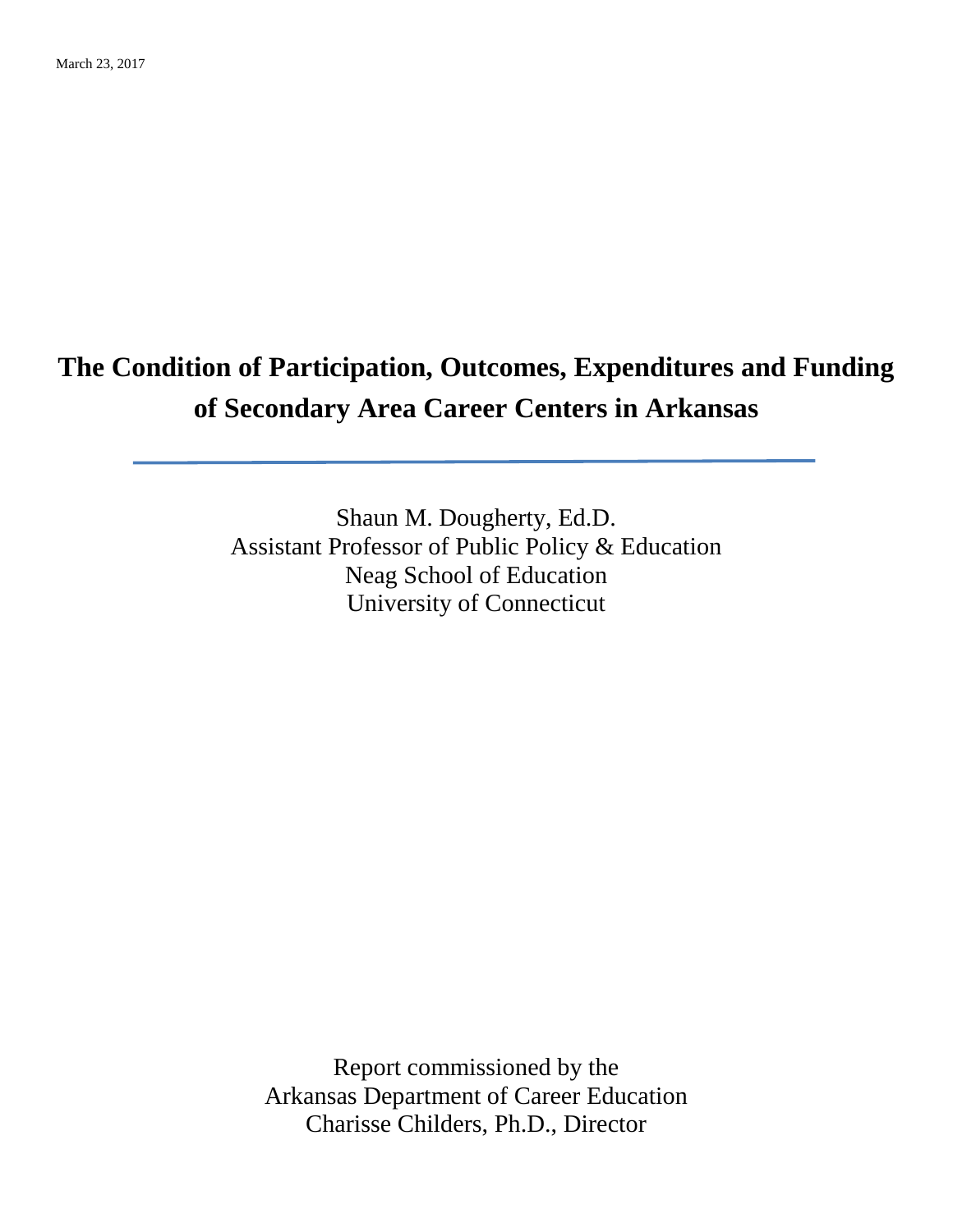#### **Overview**:

*This report summarizes analysis of student-level and budget data for secondary area career centers in Arkansas.[1](#page-1-0) The purpose of the report is to shed light on what programs students participate in when attending secondary area career centers, and how their participation may relate to high school, postsecondary, and early labor market outcomes. In addition, the report uses original survey data from state directors of career and technical education from 23 states, to provide additional context for the state of funding secondary area career centers (and CTE, in general) in Arkansas. The report also aims to examine the relative expenditures per secondary area career center and consider whether funding mechanisms are consistent with established policy, as well as the range of costs associated with similar programs across different locations in the state. Data for this report span the academic years 2008 (AY08) through 2014 (AY14) and are representative of all students who attended secondary area career centers while in high school, as well as the budget data associated with the centers they attended.*

#### **Data Sources**:

Data for this report come from three primary sources, the Arkansas Workforce Longitudinal Data System (AWLDS), the Arkansas Department of Career Education (ACE), and an original survey given to other state CTE directors by ACE. The AWLDS data are student-level data that include school enrollment, course taking (including CTE courses and concentrator data), demographics, high school graduation, college enrollment, and labor market data for students who were enrolled in Arkansas public high schools and secondary area career centers spanning the academic years of 2008 through 2014. Overall, there are just over 100,000 students represented in the AWLDS data. ACE contributed additional data on funding, expenditures, enrollment, and staffing at the centers and their satellite campuses located throughout Arkansas, as well as the results of a short survey sent to all 50 state CTE directors (the design of which was informed by the report author and other external stakeholders), related to how CTE and secondary area career centers are funded in other states. All three sets of data were analyzed and summarized to reveal patterns in outcomes, expenditures, funding, and funding structures. The results of this analysis are reported below.

<span id="page-1-0"></span><sup>&</sup>lt;sup>1</sup> Note that the secondary area career centers referred to in this report are formally listed as Secondary Vocational Area Centers in legislation (Act 788 of 1985) when they were created, and are also referred to as Secondary Technical Centers in Policies and Procedures.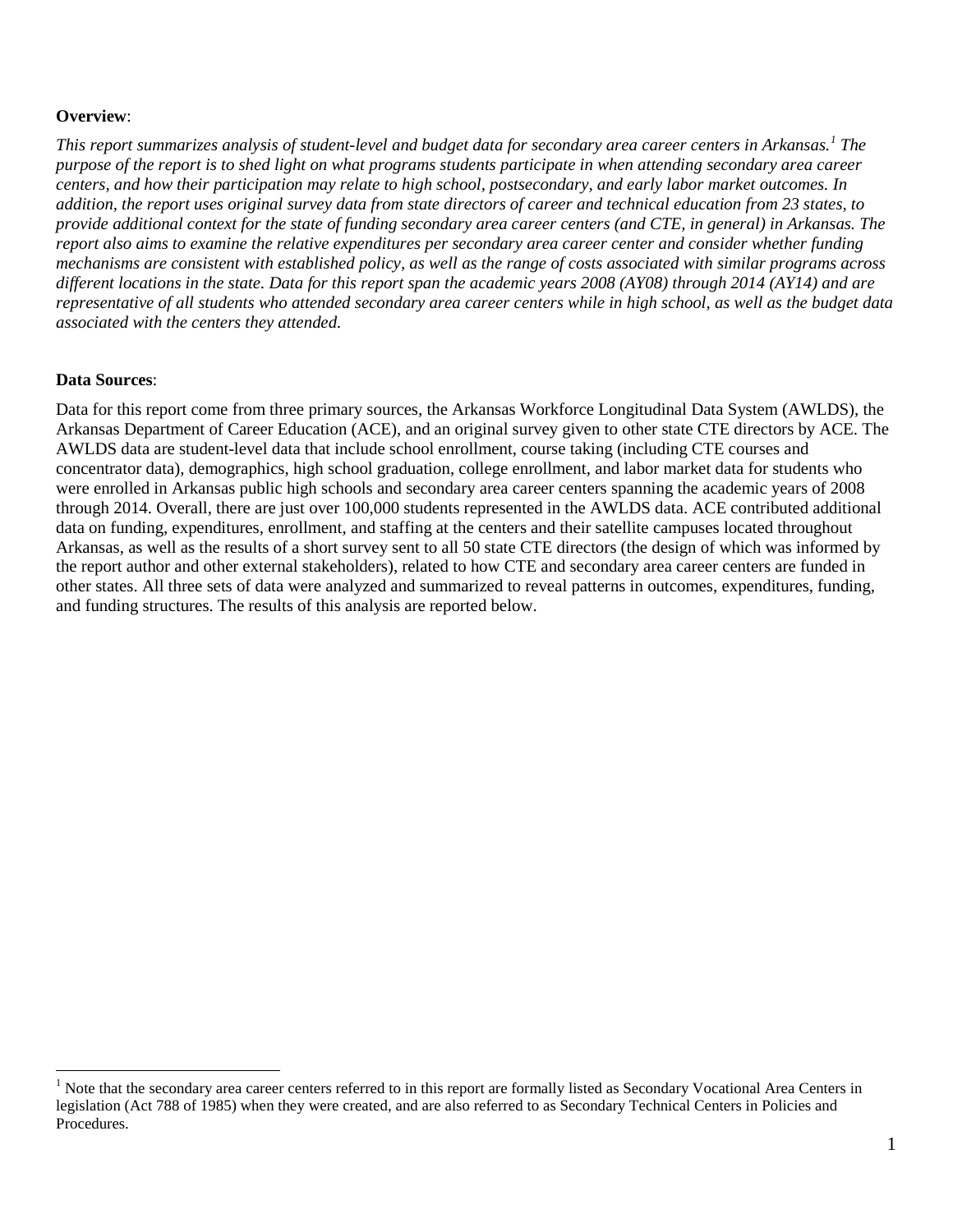#### **Abbreviated Findings & Recommendations**:

#### *Program Structure*

- Program availability at centers, and those with high volumes of concentrators, is not completely aligned with larger policy aims regarding high growth industry and college enrollment.
- Redesign of CTE programs, by region and setting should be considered as a means to improve access, drive program updates, and promote economic development.
- Establish a curriculum development and revision process that is coordinated across the continuum of secondary area career centers, traditional high schools, workforce training, adult education, and two- and four-year institutions to create better alignment of curriculum with current and anticipated industry needs.
- An easily understood and implemented accountability system is necessary to ensure that all students are trained in a manner that meets industry and academic standards for career and/or college readiness.

# *Funding of CTE*

- Funding to secondary area career centers appears disproportionate to their relative share of CTE full-time enrollments (FTEs) generated, enrollees, concentrators, and completers.
- Funding processes should be rationalized to ensure that Perkins funds and allocations for secondary area career centers better represent labor market demand.

#### *Reporting & Data Collection*

- Update policies and procedures related to financial accounting processes, and data collection.
- Inconsistency in data quality and reporting suggests future analyses will be warranted, once reporting processes are standardized.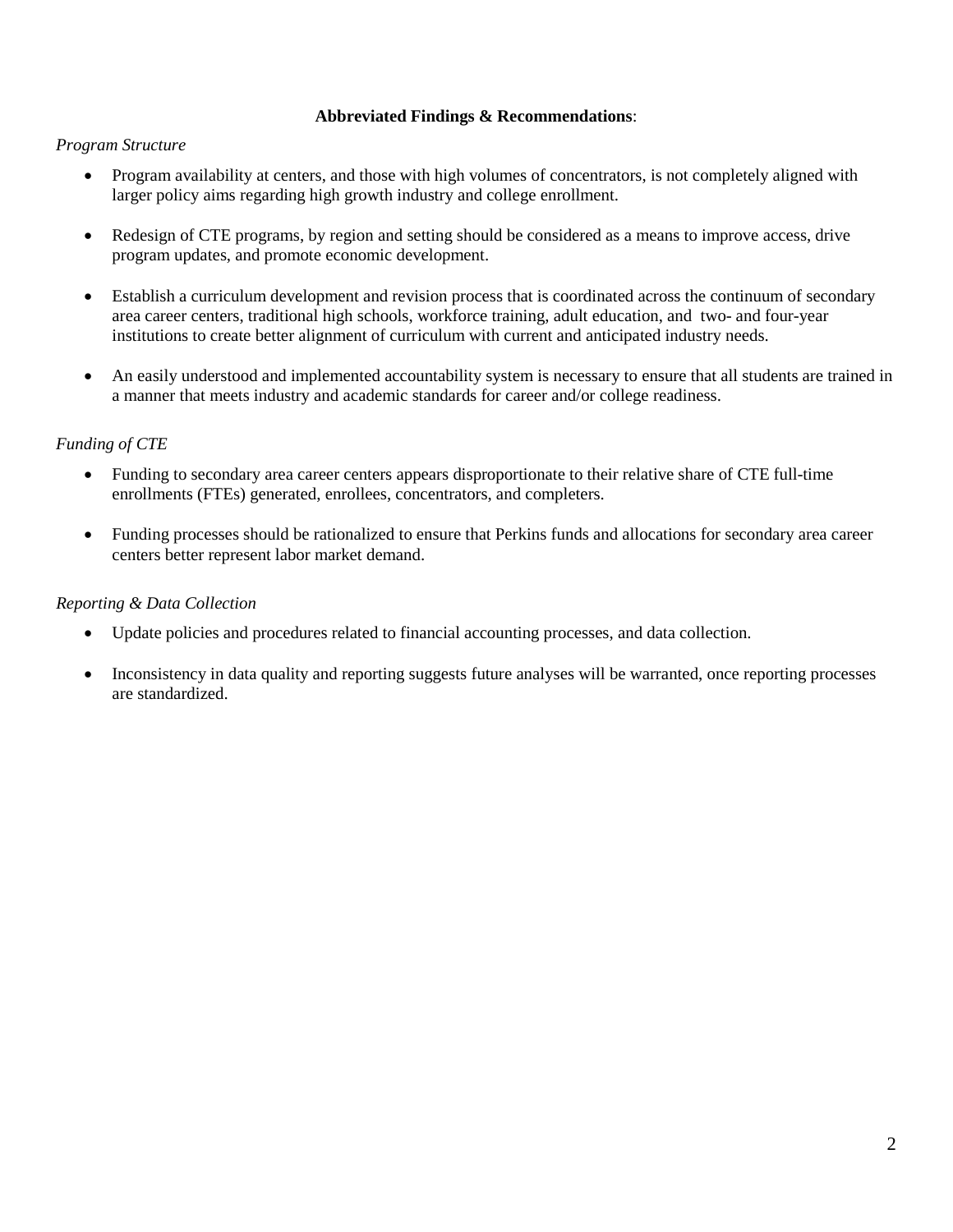#### **CTE Concentrators & Outcomes in Secondary Area Career Centers**

Analysis of educational and labor market outcomes for students who were CTE concentrators at secondary area career centers in Arkansas suggests that high school graduation, college enrollment, initial employment, and starting earnings are comparable to those for students who took CTE coursework in their traditional high school. Said another way, benefits of taking courses at a CTE secondary area career center do not appear to be meaningfully different than the benefits associated with taking CTE in a traditional high school setting. This analysis is based on individuals who completed concentrations in an approved program of study. There are clear differences in the outcomes by programs of study within each of 16 nationally recognized CTE clusters.

In Table 1, the student characteristics for CTE concentrators in centers are summarized within each of the 16 clusters. Students represented in this table are all part of the 10,163 concentrators who completed their concentration at a secondary area career center. This number contrasts with the 30,786 students who completed a concentration through a traditional high school during the same set of school years. Completers across these two settings mirror overall participation in CTE coursework across the two settings. For the students in this study, there were 36,068 students who ever took a CTE course in a secondary area career center in Arkansas, whereas there were over 86,000 students who took at least one CTE course in a traditional high school (some double counting is possible). These enrollment and concentration patterns reveal that student participation in centers is roughly 34% total CTE participation in high school, and a lower 24% of the share of concentrators. To put this in further perspective, it is helpful to recall that all secondary area career center participants enroll in one of 24 total CTE secondary centers or satellite campuses, compared to the roughly 298 traditional high schools around the state.

Student characteristics differ somewhat across clusters, but differences are consistent with what had been shown to be true for concentrators in traditional high schools. That is, some clusters enroll more male or female students systematically, but those differences are not related to whether they participate through a secondary area career centers or a traditional high school.

All outcomes for concentrators from secondary area career centers appear roughly in line with outcomes of similar concentrators at traditional high schools. For instance, graduation outcomes are nearly identical and all very high (above 90%) for all concentrators. For a few clusters, initial college enrollment is slightly higher at secondary area career centers for high-volume programs like human services, health services, and IT. Almost all of this difference is accounted for by the secondary area career centers' association with two-year colleges and is likely connected to having stronger dual enrollment programs because of this relationship. The initial earnings and employment of concentrators are largely comparable across secondary area career centers and traditional high schools. The only meaningful comparisons on these outcomes can be made in the programs with the highest participation across both settings (human services, health services, and IT). It may be, though it cannot easily be verified, that slightly higher wages in health services, for example, could be driven by differences in regional costs of living or the higher probability that someone in this field has earned an industryrecognized credential such as a certified nursing assistant (CNA) license which can allow a student to enter directly into the workforce at the age of 18 making over \$10.00 an hour on average (25-30% higher than the state minimum wage over the same time frame). Additionally, it is both a recognized industry credential and a recognized postsecondary credential of a Certificate of Proficiency (CP), and is a prerequisite for enrolling in most of the state's nursing programs for either a Licensed Practical Nurse (LPN), at the Technical Certificate (TC) level or for a Registered Nurse (RN) at the Associate's Degree (ADN) level.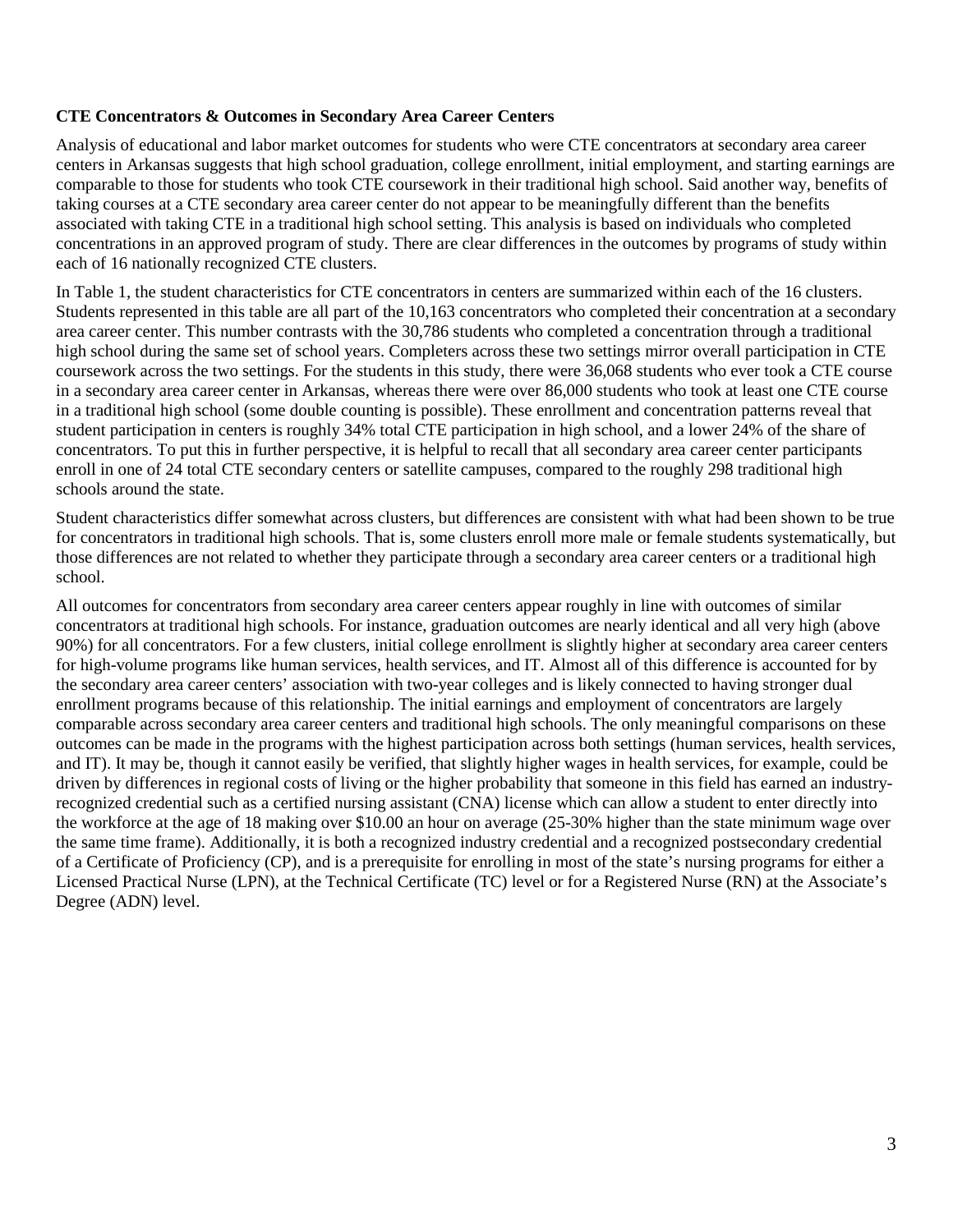|                               | (1)         | (2)              | (3)            | (4)         | (5)          | (6)            | (7)         | (8)         |
|-------------------------------|-------------|------------------|----------------|-------------|--------------|----------------|-------------|-------------|
|                               | Agr., Food  | Archit.          | Arts, AV Tech. | Business &  | Educ. &      | Finance        | Gov't $&$   | Health      |
|                               | & Nat. Res. | & Constr,        | & Commun.      | Mgmt.       | Training     |                | Pub. Admin. | Services    |
| Male                          | 0.855       | 0.965            | 0.5            | 0.666       | 0.333        | 0.617          | 0.66        | 0.333       |
| White                         | 0.916       | 0.896            | 0.609          | 0.695       | 0.809        | 0.647          | 0.54        | 0.654       |
| <b>Black</b>                  | 0.026       | 0.051            | 0.25           | 0.17        | 0.095        | 0.205          | 0.37        | 0.205       |
| Latino                        | 0.03        | 0.034            | 0.078          | 0.12        | $\mathbf{0}$ | 0.088          | 0.07        | 0.08        |
| Lower Income                  | 0.565       | 0.431            | 0.421          | 0.51        | 0.476        | 0.529          | 0.76        | 0.536       |
| Special Ed.                   | 0.157       | 0.206            | 0.125          | 0.141       | 0.095        | 0.088          | 0.22        | 0.041       |
| <b>ELL</b>                    | 0.026       | $\boldsymbol{0}$ | 0.031          | 0.056       | 0.047        | 0.029          | 0.03        | 0.049       |
| <b>Total CTE Courses</b>      | 8.995       | 7.465            | 5.328          | 8.39        | 7.047        | 7.882          | 7.45        | 8.286       |
| <b>Graduated High School</b>  | 0.921       | 0.931            | 0.937          | 0.893       | 0.857        | 0.97           | 0.92        | 0.948       |
| Enroll Two-year               | 0.219       | 0.137            | 0.203          | 0.141       | 0.047        | 0.264          | 0.27        | 0.416       |
| Enroll Four-year              | 0.083       | 0.068            | 0.093          | 0.07        | 0.19         | 0.058          | 0.04        | 0.132       |
| <b>Initial Quarterly Wage</b> | 1279.397    | 1164.449         | 701.302        | 982.77      | 685.683      | 835.858        | 821.915     | 843.349     |
| Grade 11 ELA Z-score          | $-0.268$    | $-0.066$         | 0.239          | $-0.122$    | 0.233        | 0.059          | $-0.405$    | 0.26        |
| N                             | 228         | 58               | 64             | 141         | 21           | 34             | 100         | 408         |
|                               | Hospital.   | Human            | Info.          | Law, Safety | Manufact.    | Marketing      | <b>STEM</b> | Transport.  |
|                               | & Tourism   | Svcs.            | Tech.          | & Secur.    |              | Sales, & Svcs. |             | & Logistics |
| Male                          | 0.543       | 0.231            | 0.389          | 0.421       | 0.852        | 0.429          | 0.812       | 0.934       |
| White                         | 0.695       | 0.612            | 0.666          | 0.645       | 0.719        | 0.504          | 0.724       | 0.701       |
| <b>Black</b>                  | 0.173       | 0.261            | 0.239          | 0.248       | 0.179        | 0.373          | 0.162       | 0.198       |
| Latino                        | 0.13        | 0.097            | 0.064          | 0.074       | 0.077        | 0.098          | 0.076       | 0.091       |
| Lower Income                  | 0.608       | 0.706            | 0.647          | 0.783       | 0.675        | 0.687          | 0.603       | 0.748       |
| Special Ed.                   | 0.13        | 0.155            | 0.105          | 0.161       | 0.219        | 0.122          | 0.115       | 0.279       |
| <b>ELL</b>                    | 0.021       | 0.064            | 0.031          | 0.039       | 0.039        | 0.061          | 0.044       | 0.054       |
| <b>Total CTE Courses</b>      | 8.478       | 8.731            | 8.86           | 8.027       | 8.296        | 8.408          | 8.647       | 8.084       |
| <b>Graduated High School</b>  | 0.913       | 0.915            | 0.924          | 0.944       | 0.904        | 0.894          | 0.916       | 0.917       |
| Enroll Two-year               | 0.26        | 0.229            | 0.224          | 0.46        | 0.42         | 0.213          | 0.29        | 0.423       |
| Enroll Four-year              | 0.108       | 0.077            | 0.151          | 0.082       | 0.119        | 0.058          | 0.189       | 0.079       |
| <b>Initial Quarterly Wage</b> | 1348.001    | 987.896          | 924.176        | 1070.136    | 1319.42      | 1082.104       | 1016.228    | 1372.358    |
| Grade 11 ELA Z-score          | 0.062       | $-0.149$         | $-0.005$       | $-0.2$      | $-0.473$     | $-0.124$       | $-0.016$    | $-0.534$    |
| N                             | 46          | 2725             | 3742           | 254         | 834          | 426            | 406         | 676         |

Table 1: Summary Statistics for Concentrators by CTE Cluster in Technical Centers

Notes: Mean values of key variables are shown for all students in the 9th grade cohorts who entered in the fall semesters of 2007 through 2009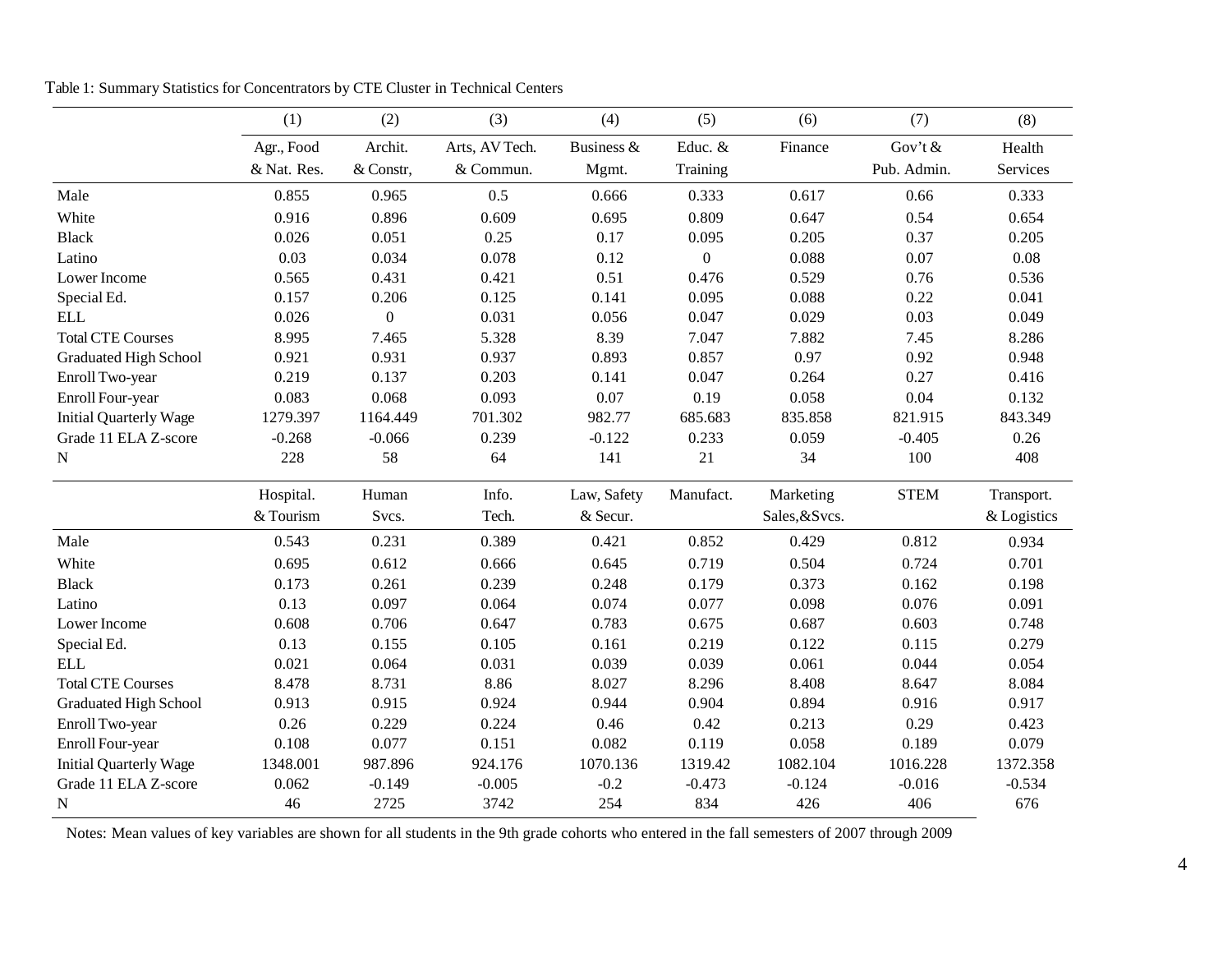# **Funding Analysis**

In the funding analysis, budget data from all secondary area career centers were analyzed. The data include outlays and expenditures (some by category) as well as information on enrollment and staffing by program of study and center. However, analyses were limited to those data that were collected consistently over time. The goal of the analysis was to understand how expenditures and funding allocations appear to have been happening, relative to what is stipulated by state statute and related policies and procedures. A secondary goal was to project how funding would be impacted if different funding models were adopted to fund secondary area career centers.

First, I demonstrate the alignment between funding over the last seven years with student enrollment and staffing levels (by center and program of study) over the same period. When interpreting this data it is important to note that while the existing statute stipulates that centers receive funding at a rate of \$3,250 per student, policies and procedures state that it is \$3,250 per Full Time Equivalent (FTE). A FTE is considered the equivalent of one student attending class for six class periods per day per year. More simply put, one student attending a three period class the full year would be equal to onehalf FTE. I then considered what could happen under alternative approaches to funding, including: what would happen if funding were based on the state average cost per FTE, or if centers were funded at a rate of \$3,250 per FTE, if funding were based on the state average cost per enrollment, if funding was \$3,250 per enrolled student, and lastly if funding were limited to allowable expenditures as outlined in ACE policy. The outcomes of these potential alternative models are discussed in more detail below.

# **Arkansas Secondary Area Career Center Funding**

In Arkansas secondary area career centers receive funding from local, state, and federal sources. At the local level, secondary area career centers receive pass through funds from feeder schools from the foundation funding that those schools receive based on the state funding matrix formula or through partnerships with local business and industry. However, the bulk of the funding for secondary area career centers comes from the state level through the Vocational Center Aid Fund (VCAF). An additional source of funding available for secondary area career centers to apply for and receive is State Start-up Funds. Analysis of the VCAF, budget outlays and expenditures, enrollment, and staffing at secondary area career centers for the fiscal years spanning AY08 through AY14 reveal a number of important observations.

Currently in Arkansas all K-12 schools are funded using a funding model referred to as the funding matrix. Within the matrix funds are statutorily based on a per student funding basis. The formula for the matrix is based on the needed resources such as teachers, books, counselors, transportation, etc. that a school needs to provide students with an adequate and equitable education. Within this matrix formula there are no funds directly specified to support career and technical education programs for K-12 students. While there is funding for teachers of elective or non-core courses like art, music, and physical education, and some schools use it for supporting their CTE programs, nowhere does it state that any of these funds have to be used to pay for CTE programs explicitly.

To attempt to address this issue the General Assembly created the VCAF which provides approximately \$20.1 million a year, or a total of \$147.3 million across the years analyzed in this study, to ACE for secondary CTE programs offered at secondary area career centers and their satellite campuses across the state. ACE distributes that funding at a rate of \$3,250 per FTE as set forth in policies and procedures based on the previous year's enrollment, then divides any remaining funds amongst the centers based on their number of FTEs generated. This funding structure has gone unchanged since their establishment in 2003. Table 2 below is an overview of FTEs and enrollments and corresponding expenditures and funding based on a per-FTE and per-enrollment basis.

In addition to the \$20.1 million a year VCAF exclusively for secondary area career centers, the General Assembly also appropriates approximately \$2.37 million in State Start-Up Funds to help purchase minimum level equipment for new CTE programs. State Start-Up Funds can be applied for by school districts, education service cooperatives, and secondary area career centers. Federal funding for CTE at any location across the state including secondary area career centers comes from the Carl D. Perkins Career and Technical Education Act, more commonly referred to simply as Perkins Funds. Perkins funding is available to school districts, consortia, and secondary area career centers. Perkins funding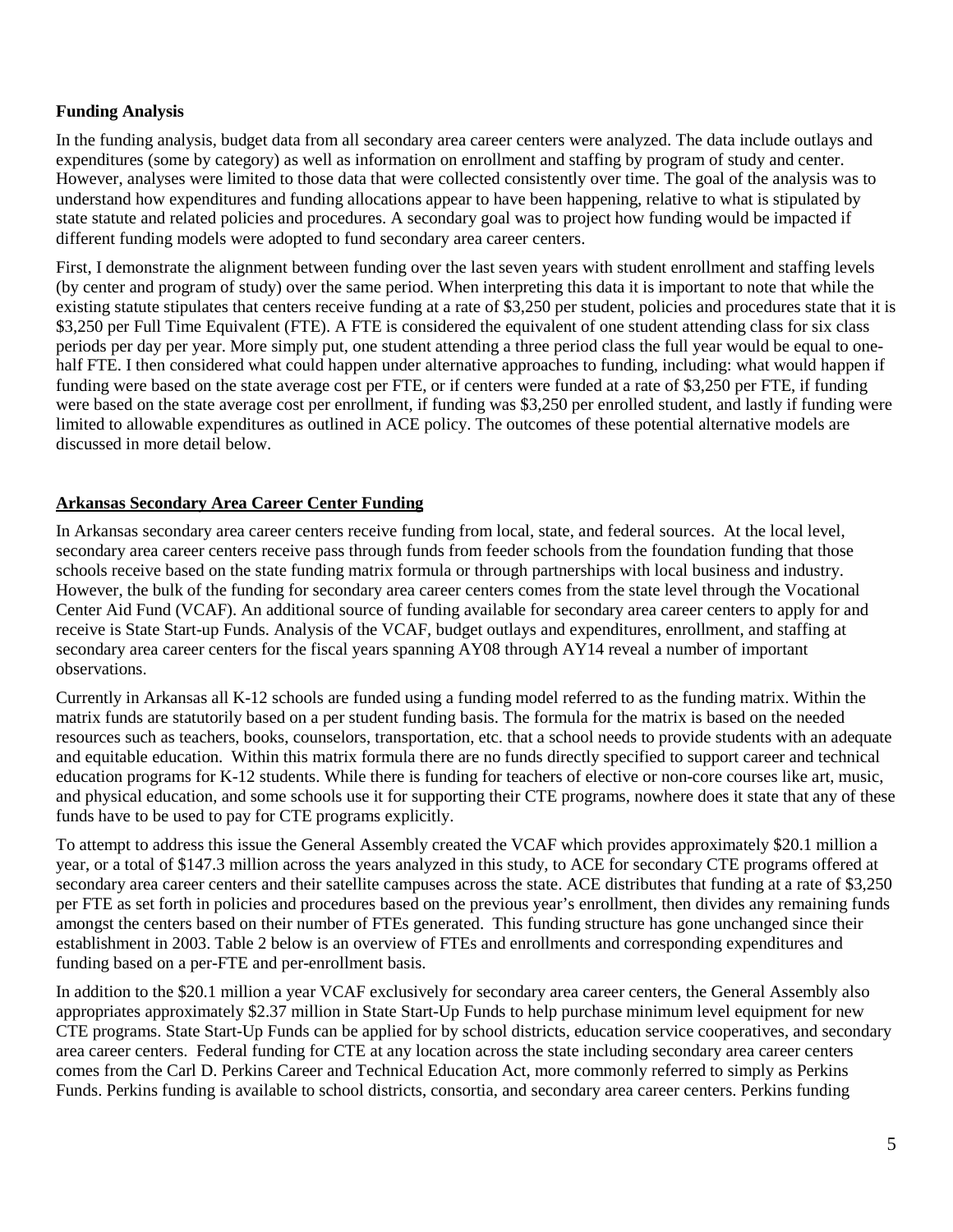unfortunately has stayed fairly level over time at approximately \$6.5 million a year going to secondary level CTE programs to improve or enhance existing CTE programs above the minimum state standard.

|                       |              |                                 | <b>TOTALS AY08-AY14</b> |                             |          | <b>EXPENDITURES</b>             | <b>VCAF FUNDING</b> |                                 |
|-----------------------|--------------|---------------------------------|-------------------------|-----------------------------|----------|---------------------------------|---------------------|---------------------------------|
| <b>CENTER</b>         | <b>FTE'S</b> | <b>ENROLLMENTS EXPENDITURES</b> |                         | <b>TOTAL</b><br><b>VCAF</b> | PER FTE  | <b>PER</b><br><b>ENROLLMENT</b> | <b>PER FTE</b>      | <b>PER</b><br><b>ENROLLMENT</b> |
| <b>ANC</b>            | 506          | 1,581                           | \$3,854,742             | \$3,284,713                 | \$7,614  | \$2,439                         | \$6,488             | \$2,078                         |
| <b>ASUMID-SOUTH</b>   | 587          | 1,278                           | \$4,699,268             | \$4,749,803                 | \$8,004  | \$3,678                         | \$8,090             | \$3,718                         |
| <b>ASUSEARCY</b>      | 957          | 2,578                           | \$6,344,052             | \$6,604,365                 | \$6,630  | \$2,461                         | \$6,902             | \$2,562                         |
| <b>ATCC</b>           | 1,264        | 3,251                           | \$9,725,810             | \$8,488,484                 | \$7,696  | \$2,992                         | \$6,717             | \$2,611                         |
| <b>CACC</b>           | 2,097        | 7,156                           | \$14,878,708            | \$14,438,814                | \$7,094  | \$2,079                         | \$6,884             | \$2,018                         |
| <b>COTO</b>           | 725          | 2,164                           | \$4,763,122             | \$4,983,213                 | \$6,569  | \$2,201                         | \$6,873             | \$2,303                         |
| <b>DMESC</b>          | 398          | 1,242                           | \$2,605,609             | \$2,488,245                 | \$6,543  | \$2,099                         | \$6,248             | \$2,004                         |
| <b>ES CC</b>          | 139          | 445                             | \$1,629,066             | \$910,965                   | \$11,711 | \$3,665                         | \$6,549             | \$2,049                         |
| <b>JATCC</b>          | 609          | 1,299                           | \$4,735,920             | \$4,696,136                 | \$7,778  | \$3,647                         | \$7,712             | \$3,617                         |
| <b>METRO</b>          | 1,560        | 3,203                           | \$15,671,722            | \$13,106,350                | \$10,048 | \$4,894                         | \$8,403             | \$4,093                         |
| <b>MONTICELLO OEC</b> | 623          | 1,890                           | \$4,354,397             | \$4,241,271                 | \$6,991  | \$2,304                         | \$6,809             | \$2,244                         |
| <b>NCCC</b>           | 248          | 845                             | \$2,159,796             | \$1,876,203                 | \$8,714  | \$2,557                         | \$7,570             | \$2,222                         |
| <b>NEACTC</b>         | 1,429        | 3,374                           | \$10,159,793            | \$9,941,187                 | \$7,110  | \$3,012                         | \$6,957             | \$2,947                         |
| <b>NPTC</b>           | 934          | 2,804                           | \$5,496,171             | \$7,076,183                 | \$5,882  | \$1,960                         | \$7,573             | \$2,524                         |
| <b>NTC</b>            | 447          | 908                             | \$3,367,459             | \$3,375,116                 | \$7,533  | \$3,711                         | \$7,551             | \$3,719                         |
| <b>NTI</b>            | 686          | 1,570                           | \$6,877,575             | \$5,397,757                 | \$10,023 | \$4,382                         | \$7,866             | \$3,439                         |
| <b>PCCUA CTC</b>      | 760          | 4,449                           | \$6,742,649             | \$5,645,574                 | \$8,872  | \$1,516                         | \$7,428             | \$1,269                         |
| <b>RVTC</b>           | 494          | 2,034                           | \$3,433,487             | \$3,392,724                 | \$6,947  | \$1,688                         | \$6,864             | \$1,668                         |
| <b>SALINE CO CC</b>   | 781          | 1,562                           | \$5,583,699             | \$5,382,793                 | \$7,152  | \$3,576                         | \$6,894             | \$3,447                         |
| <b>SAUTECH</b>        | 1,022        | 2,594                           | \$7,192,780             | \$7,047,848                 | \$7,038  | \$2,773                         | \$6,896             | \$2,717                         |
| <b>SEACBEC</b>        | 1,106        | 4,956                           | \$8,286,946             | \$7,690,874                 | \$7,491  | \$1,672                         | \$6,952             | \$1,552                         |
| <b>SOUTHARK</b>       | 458          | 916                             | \$3,495,257             | \$3,084,268                 | \$7,636  | \$3,818                         | \$6,738             | \$3,369                         |
| <b>TEXARKANA CTC</b>  | 1,253        | 3,767                           | \$9,435,124             | \$8,783,885                 | \$7,530  | \$2,505                         | \$7,011             | \$2,332                         |
| <b>WATC</b>           | 1,430        | 3,009                           | \$10,815,226            | \$10,640,859                | \$7,565  | \$3,594                         | \$7,443             | \$3,536                         |
| <b>TOTAL</b>          | 20,513       | 58,868                          | \$156,308,378           | \$147,327,630               | \$7,620  | \$2,655                         | \$7,182             | \$2,503                         |

Table 2. Aggregate financials by secondary center, 2008 through 2014.

Notes: Full names for career centers can be found in the appendix Table A.1. Abbreviations are used in this table to increase the volume of data on a single page.

#### **Analysis of overall expenditures as a state**

Analysis of expenditures for AY08 through AY14 shows that 24 secondary centers reported a total of roughly \$156.3 million in expenditures to the Arkansas Department of Career Education for reimbursement from the VCAF. Expenditures were reported for each of the programs of study as well as a variety of other costs. As seen in Table 3 below, these other costs included categories such as administration, maintenance and operations, tuition, buildings, transportation, and others. On average, during the study period, expenditures for program specific activities represented 64.7% (~\$101.2 million) of the total expenditures, while the remaining 35.3% (~\$55.1 million) was spent on non-program of study specific costs. Of the 35.3% of expenditures spent on non-program specific costs, almost 30% was reported in the categories of administration and maintenance and operations (M&O). Administration costs were about \$34.3 million (22%) of the total expenditures reported, and M&O costs were nearly \$12.7 million (7.5%). The percentage of the total expenditures represented by these non-program specific costs varied greatly by year and by center, for example administration costs ranged from 0% to over 50% while M&O ranged from 0%-25%. This resulted in some years with centers having over 60% of their expenditures in non-program specific costs.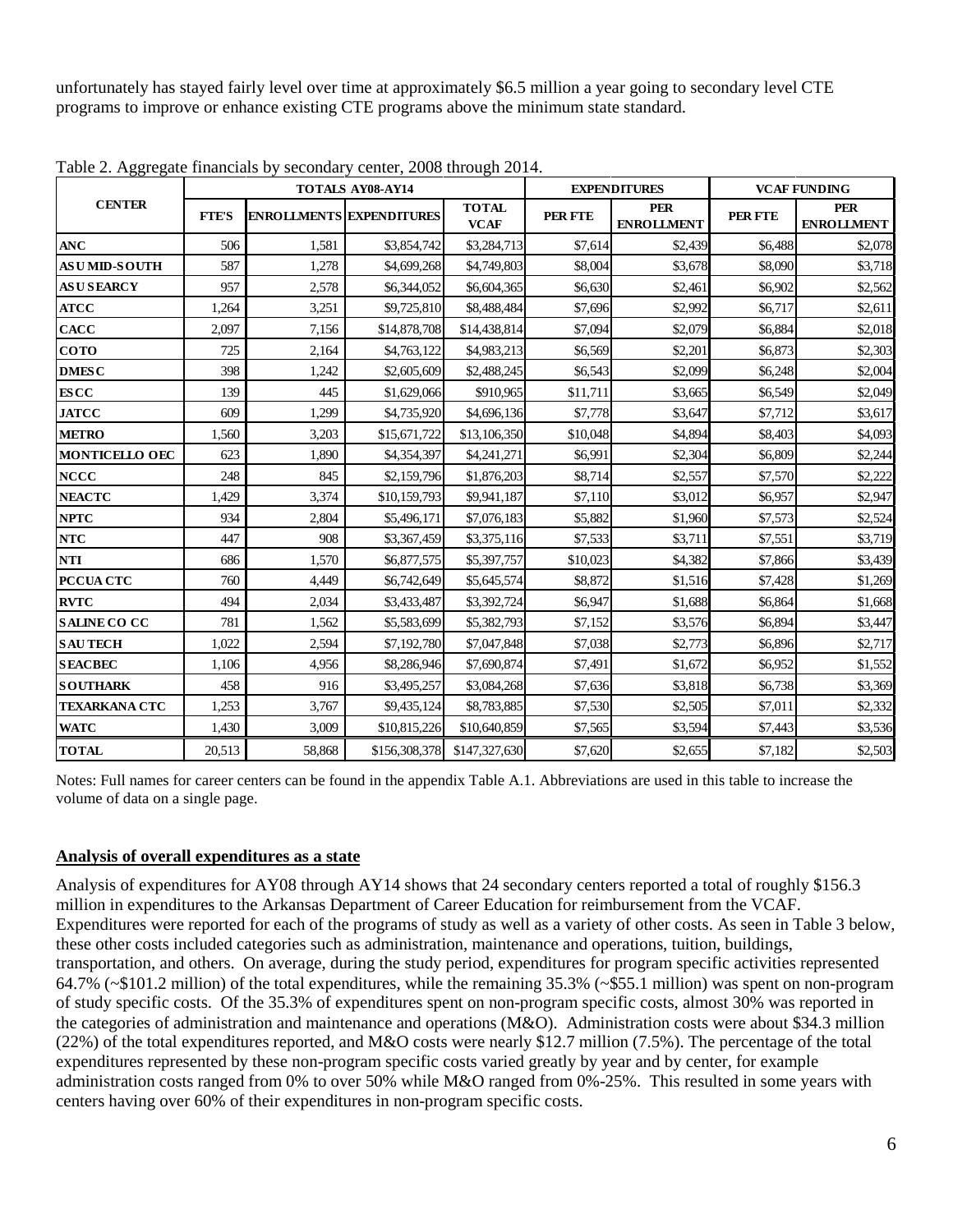Table 3. Aggregate categorical costs breakdown for secondary centers.

| <b>COST AREA</b>                        | <b>TOTAL EXPEND</b> | % OF TOTAL<br><b>EXPEND</b> |
|-----------------------------------------|---------------------|-----------------------------|
| <b>ADMINISTRATION</b>                   | \$37,276,240        | 23.8%                       |
| <b>BUILDING (1 CENTER)</b>              | \$2,454,912         | 1.6%                        |
| <b>INDIRECT COSTS</b>                   | \$1,223,460         | 0.8%                        |
| <b>INSTRUCTIONAL SUPPORT (1 CENTER)</b> | \$250,722           | 0.2%                        |
| <b>INTERNSHIPS ACROSS PROGRAMS</b>      | \$148,132           | 0.1%                        |
| M&O                                     | \$11,715,812        | 7.5%                        |
| <b>SECURITY (1 CENTER)</b>              | \$1,341,047         | 0.9%                        |
| <b>SITE IMPROVEMENT (1 CENTER)</b>      | \$20,650            | $0.0\%$                     |
| TECH PREP (1 CENTER)                    | \$81,659            | 0.1%                        |
| <b>TRANSPORTATION</b>                   | \$282,766           | $0.2\%$                     |
| TUITION AY12 AND AY13 (1 CENTER)        | \$367,651           | 0.2%                        |
| <b>TOTAL NON-POS EXPENDITURES</b>       | \$55,163,051        | 35.3%                       |
| PROGRAM OF STUDY EXPENDITURES           | \$101,200,210       | 64.7%                       |
| <b>TOTAL EXPENDITURES</b>               | \$156,363,261       |                             |

To fund center expenditures, secondary centers receive the vast majority of their funding from the VCAF, administered by ACE, with a small portion coming from other local, state, and federal sources. During the study period, ACE paid secondary centers from the VCAF, a total of \$147.3 million or 94.3% of the total \$156.3 million in expenditures reported by secondary centers. This left a total of \$8.9 million or 5.7% of reported expenditures not paid for by VCAF funds that centers had to use other sources of funding mentioned earlier to make up the difference.

To put this 5.7% shortfall in perspective, it is important to reflect on the policies that govern secondary area career centers funding more explicitly. The Special Policies and Procedures for Secondary Technical Centers issued by ACE, section 4.A.1 states that, "The management, maintenance, and operation of a secondary technical center shall be the responsibility of the sponsoring institution or entity in accordance with the policies established by the State Board of Career Education (SBCE)." Had this statute (4.A.1 above) been followed prescriptively, there would have been a surplus of \$2.7million in VCAF funds just from the M&O costs, and with administration/management costs not included there would be a total surplus of \$37 million in VCAF funds. So if section 4.A.1 had been followed, secondary area career centers would not be reporting underfunding by VCAF funds, and could have actually spent the additional \$37 million surplus on programs of study specific activities, additional programs of study, additional faculty, new equipment, recruitment, or additional students.

#### **Analysis of overall expenditures by center**

The total expenditures for program of study specific and non-program of study specific costs for each of the centers are presented below in Table 4. The total expenditures as well as the percentage of total expenditures spent on non-program of study costs varied significantly during the study period. On the lower end, a center spent as little as 11.5% of their funds on non-program specific costs while others spent between 44.5-49.5% of their funds on such costs, with these values varying by year and by center.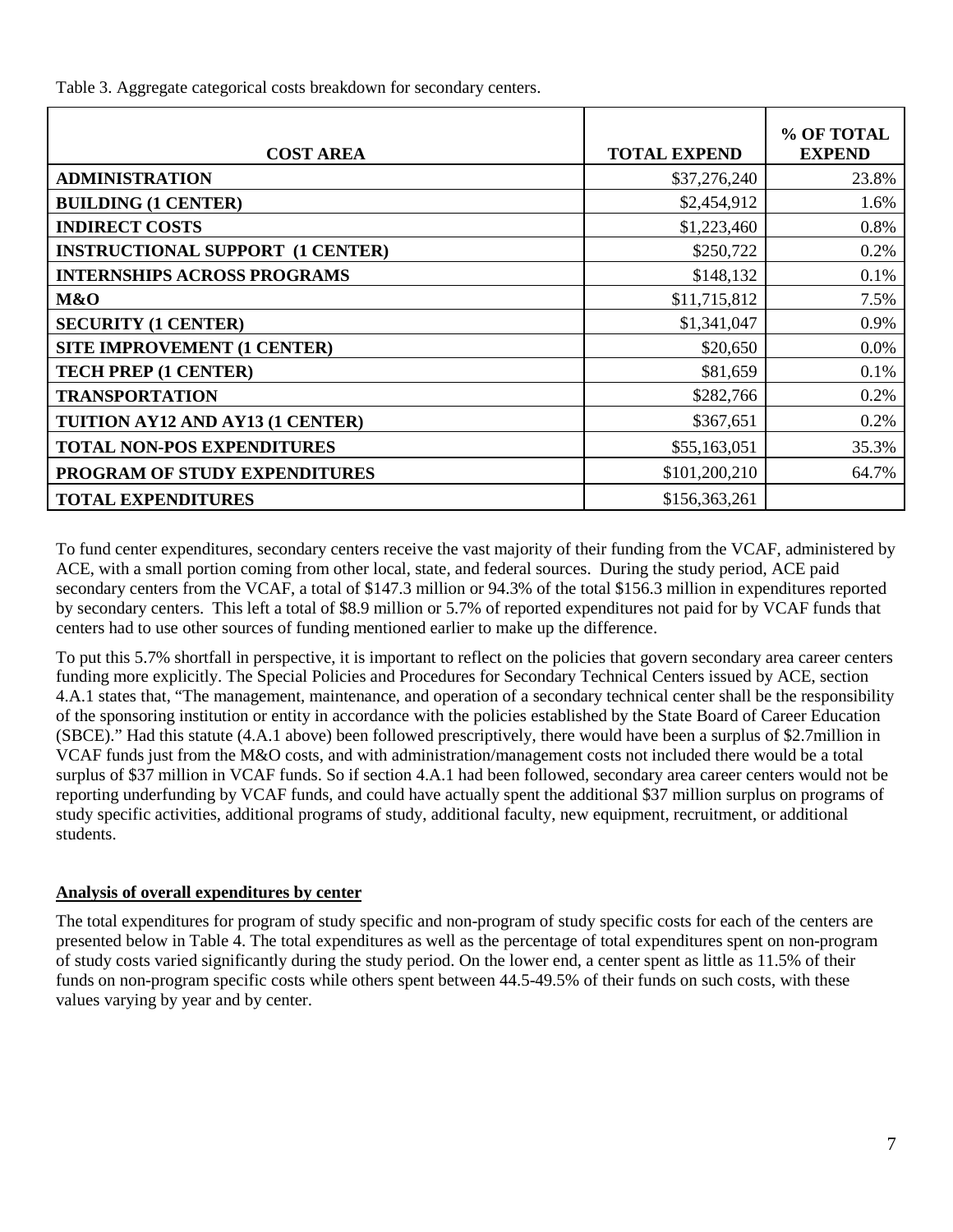| TOTAL, POS, AND NON POS EXPENDITURES AY08-AY14 |               |                |                    |                              |                                  |  |  |  |  |  |  |
|------------------------------------------------|---------------|----------------|--------------------|------------------------------|----------------------------------|--|--|--|--|--|--|
| <b>CENTER</b>                                  | <b>TOTAL</b>  | <b>POS EXP</b> | %POS<br><b>EXP</b> | <b>NON POS</b><br><b>EXP</b> | %NON<br><b>POS</b><br><b>EXP</b> |  |  |  |  |  |  |
| <b>ANC</b>                                     | \$3,854,742   | \$3,268,021    | 84.8%              | \$586,721                    | 15.2%                            |  |  |  |  |  |  |
| <b>ASU MID-SOUTH</b>                           | \$4,699,268   | \$3,109,762    | 66.2%              | \$1,589,506                  | 33.8%                            |  |  |  |  |  |  |
| <b>ASU SEARCY</b>                              | \$6,344,052   | \$4,997,394    | 78.8%              | \$1,346,658                  | 21.2%                            |  |  |  |  |  |  |
| <b>ATCC</b>                                    | \$9,725,810   | \$5,947,730    | 61.2%              | \$3,778,080                  | 38.8%                            |  |  |  |  |  |  |
| <b>CACC</b>                                    | \$14,878,708  | \$8,263,692    | 55.5%              | \$6,615,016                  | 44.5%                            |  |  |  |  |  |  |
| <b>COTO</b>                                    | \$4,763,122   | \$3,418,633    | 71.8%              | \$1,344,489                  | 28.2%                            |  |  |  |  |  |  |
| <b>DMESC</b>                                   | \$2,605,609   | \$1,706,267    | 65.5%              | \$899,342                    | 34.5%                            |  |  |  |  |  |  |
| <b>ESCC</b>                                    | \$1,629,066   | \$996,654      | 61.2%              | \$632,412                    | 38.8%                            |  |  |  |  |  |  |
| <b>JATCC</b>                                   | \$4,735,920   | \$2,685,194    | 56.7%              | \$2,050,726                  | 43.3%                            |  |  |  |  |  |  |
| <b>METRO</b>                                   | \$15,671,722  | \$8,697,217    | 55.5%              | \$6,974,505                  | 44.5%                            |  |  |  |  |  |  |
| <b>MONTICELLO OEC</b>                          | \$4,354,397   | \$2,820,387    | 64.8%              | \$1,534,010                  | 35.2%                            |  |  |  |  |  |  |
| <b>NCCC</b>                                    | \$2,159,796   | \$1,358,284    | 62.9%              | \$801,512                    | 37.1%                            |  |  |  |  |  |  |
| <b>NEACTC</b>                                  | \$10,159,793  | \$6,158,427    | 60.6%              | \$4,001,366                  | 39.4%                            |  |  |  |  |  |  |
| <b>NPTC</b>                                    | \$5,496,171   | \$4,517,946    | 82.2%              | \$978,225                    | 17.8%                            |  |  |  |  |  |  |
| <b>NTC</b>                                     | \$3,367,459   | \$2,981,641    | 88.5%              | \$385,818                    | 11.5%                            |  |  |  |  |  |  |
| <b>NTI</b>                                     | \$6,877,575   | \$4,494,814    | 65.4%              | \$2,382,761                  | 34.6%                            |  |  |  |  |  |  |
| <b>PCCUA CTC</b>                               | \$6,742,649   | \$5,526,018    | 82.0%              | \$1,216,631                  | 18.0%                            |  |  |  |  |  |  |
| <b>RVTC</b>                                    | \$3,433,487   | \$2,185,209    | 63.6%              | \$1,248,278                  | 36.4%                            |  |  |  |  |  |  |
| <b>SALINE CO CC</b>                            | \$5,583,699   | \$3,742,312    | 67.0%              | \$1,841,387                  | 33.0%                            |  |  |  |  |  |  |
| <b>SAU TECH</b>                                | \$7,192,780   | \$4,873,989    | 67.8%              | \$2,318,791                  | 32.2%                            |  |  |  |  |  |  |
| <b>SEACBEC</b>                                 | \$8,286,946   | \$4,180,978    | 50.5%              | \$4,105,968                  | 49.5%                            |  |  |  |  |  |  |
| <b>SOUTHARK</b>                                | \$3,495,257   | \$2,752,034    | 78.7%              | \$743,223                    | 21.3%                            |  |  |  |  |  |  |
| <b>TEXARKANA CTC</b>                           | \$9,435,124   | \$5,417,737    | 57.4%              | \$4,017,387                  | 42.6%                            |  |  |  |  |  |  |
| <b>WATC</b>                                    | \$10,815,226  | \$7,044,987    | 65.1%              | \$3,770,239                  | 34.9%                            |  |  |  |  |  |  |
| <b>TOTAL</b>                                   | \$156,308,378 | \$101,145,327  | 64.7%              | \$55,163,051                 | 35.3%                            |  |  |  |  |  |  |
|                                                |               |                |                    |                              |                                  |  |  |  |  |  |  |

Table 4. Total expenditures by center for program of study and non-program of study costs.

**Notes: Full names for career centers can be found in the appendix Table A.1. Abbreviations are used in this table to increase the volume of data on a single page.**

# **Analysis of overall expenditure by FTE**

During the seven years covered by this report, there were a total of 20,513.4 FTEs generated by the 24 centers, for an average of approximately 2930.5 FTEs per year. As with the other expenditures, the number of FTEs varied substantially among centers and across time as well as by program of study. The average number of FTEs generated by a center each year was about 120 FTEs with a center producing as few as 15-16 FTEs per year to a center generating a high of over 300 FTEs per year. The average expenditure per FTE generated was \$7,623 with a low of \$7,114 per FTE in AY12 to a high of \$8,075 per FTE in AY09.

Table 5. Full-time equivalents generated and expenditures by full-time equivalents.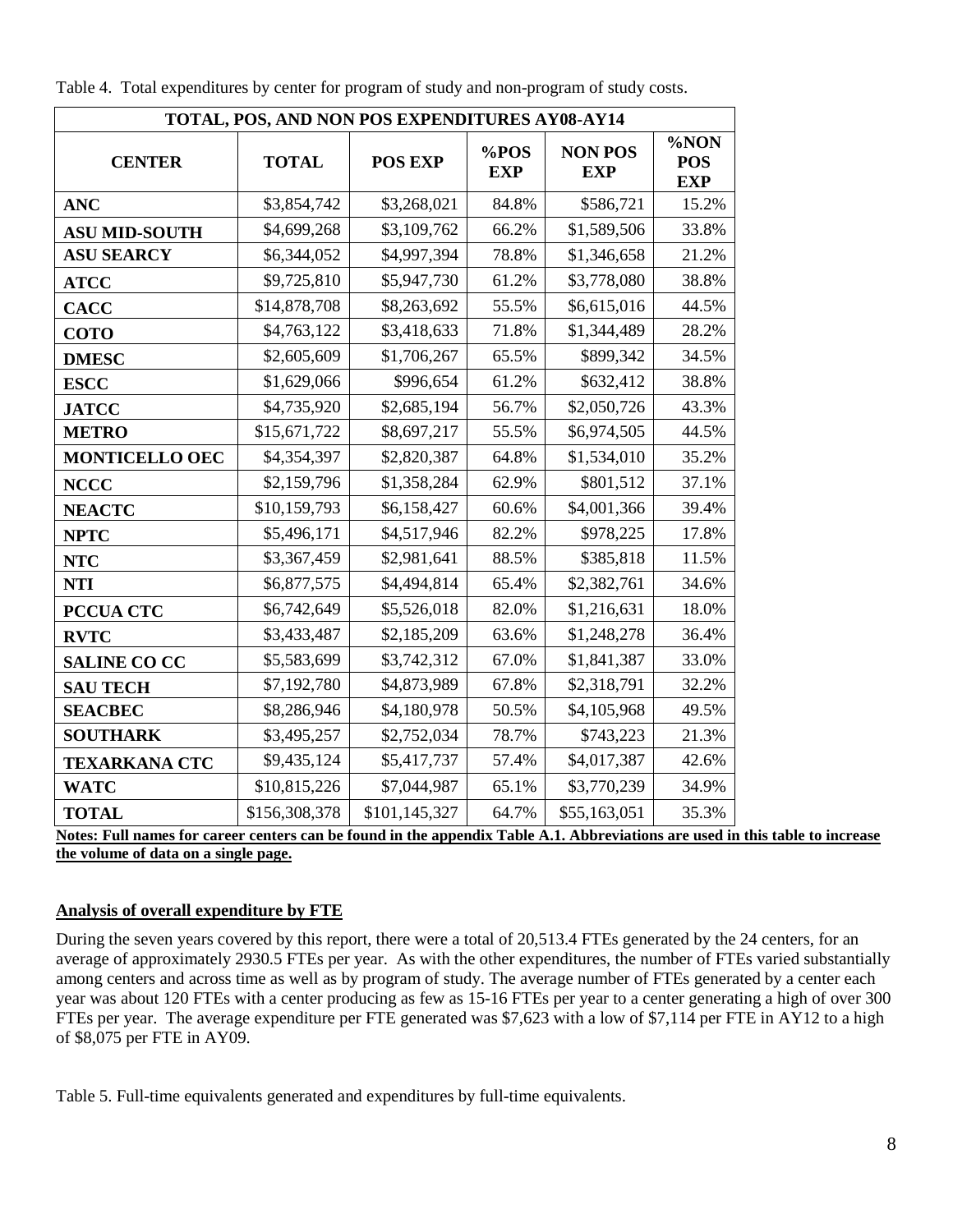| <b>CENTER</b>         |            | <b>#FTE GENERATED PER YEAR</b> |            | <b>CENTER EXPENDITURES PER FTE</b> |            |            |  |  |
|-----------------------|------------|--------------------------------|------------|------------------------------------|------------|------------|--|--|
|                       | <b>AVG</b> | <b>MIN</b>                     | <b>MAX</b> | <b>AVG</b>                         | <b>MIN</b> | <b>MAX</b> |  |  |
| <b>ANC</b>            | 72.3       | 51.8                           | 84.4       | \$7,792                            | \$6,075    | \$10,912   |  |  |
| <b>ASU MID-SOUTH</b>  | 83.9       | 47.5                           | 110.5      | \$8,686                            | \$3,555    | \$14,997   |  |  |
| <b>ASU SEARCY</b>     | 136.7      | 117.1                          | 159.6      | \$6,657                            | \$6,185    | \$7,034    |  |  |
| <b>ATCC</b>           | 180.5      | 154.6                          | 205.9      | \$7,780                            | \$6,041    | \$8,884    |  |  |
| <b>CACC</b>           | 299.6      | 280.2                          | 323.1      | \$7,055                            | \$5,588    | \$10,153   |  |  |
| <b>COTO</b>           | 103.6      | 81.5                           | 118        | \$6,584                            | \$5,398    | \$7,233    |  |  |
| <b>DMESC</b>          | 56.9       | 43.8                           | 68.4       | \$6,331                            | \$0        | \$9,285    |  |  |
| <b>ESCC</b>           | 19.9       | 13.6                           | 40.6       | \$12,232                           | \$6,536    | \$20,033   |  |  |
| <b>JATCC</b>          | 87         | 70.3                           | 114        | \$8,064                            | \$5,821    | \$10,996   |  |  |
| <b>METRO</b>          | 222.8      | 187.8                          | 280.1      | \$10,182                           | \$8,212    | \$11,776   |  |  |
| <b>MONTICELLO OEC</b> | 89         | 81.9                           | 101        | \$7,008                            | \$6,037    | \$7,911    |  |  |
| <b>NCCC</b>           | 35.4       | 22                             | 40.5       | \$9,038                            | \$6,896    | \$13,302   |  |  |
| <b>NEACTC</b>         | 204.1      | 177                            | 227.1      | \$7,126                            | \$6,406    | \$8,786    |  |  |
| <b>NORTHARK</b>       | 63.9       | 55.8                           | 70.8       | \$7,567                            | \$7,016    | \$9,136    |  |  |
| <b>NPTC</b>           | 133.5      | 103.5                          | 162.9      | \$6,001                            | \$0        | \$7,860    |  |  |
| <b>NTI</b>            | 98         | 81.4                           | 114.3      | \$10,172                           | \$6,961    | \$16,086   |  |  |
| <b>PCCUA CTC</b>      | 108.6      | 85                             | 140.6      | \$8,905                            | \$7,774    | \$10,817   |  |  |
| <b>RVTC</b>           | 70.6       | 57.6                           | 79.9       | \$7,054                            | \$6,082    | \$8,691    |  |  |
| <b>SALINE CO CC</b>   | 111.5      | 104.8                          | 128        | \$7,182                            | \$5,708    | \$8,292    |  |  |
| <b>SAU TECH</b>       | 146        | 122.8                          | 170.7      | \$7,023                            | \$6,388    | \$8,077    |  |  |
| <b>SEACBEC</b>        | 158        | 148.3                          | 172.2      | \$7,534                            | \$6,214    | \$8,622    |  |  |
| <b>SOUTHARK</b>       | 65.4       | 55.5                           | 73.8       | \$7,721                            | \$2,772    | \$10,858   |  |  |
| <b>TEXARKANA CTC</b>  | 179        | 118.4                          | 254.4      | \$7,730                            | \$6,335    | \$9,073    |  |  |
| <b>WATC</b>           | 204.2      | 177.8                          | 219.3      | \$7,586                            | \$6,584    | \$8,232    |  |  |

**Notes: Full names for career centers can be found in the appendix Table A.1. Abbreviations are used in this table to increase the volume of data on a single page.**

When focusing on the center level it is clear that the average expenditures per FTE varied greatly across centers and within centers over time. For instance, for one center in AY12 the lowest average expenditure per FTE was \$2,772 while that same year at a different center the highest average expenditure per FTE was \$9,877. The largest spread in the expenditures per FTE within a given center occurred in AY09 when the lowest cost per FTE was \$5,920 and the highest cost per FTE was \$20,033. Over time, these wide swings have started to stabilize in recent years. At present, the cost per FTE on the low end is hovering between \$5,700 and \$6,100 and a high end hovering between \$11,300 and \$11,600. In many instances in the past, the large average expenditure per FTE was related to the startup of a new program of study at a center. However, new programs are not the only explanation for high average costs per FTE, as in other instances it was due to very high non-program specific costs such as administration or M&O. Another reason for some years to see such large swings in FTE costs could be due to programs that were started at a center and never had any enrollment so the cost per FTE went up even higher for the center overall. An example of this seen at a center that started a Warehouse & Distribution program that reported \$177,113 in expenditures in one year and \$65,844 the next for a two year total of \$242,957, but there were no students ever reported as being enrolled in either year. The first year of the program the center's average expenditure per FTE was \$14,983. Without this program that had no students the average would have been \$11,715/FTE saving \$3,267/FTE just in that year alone.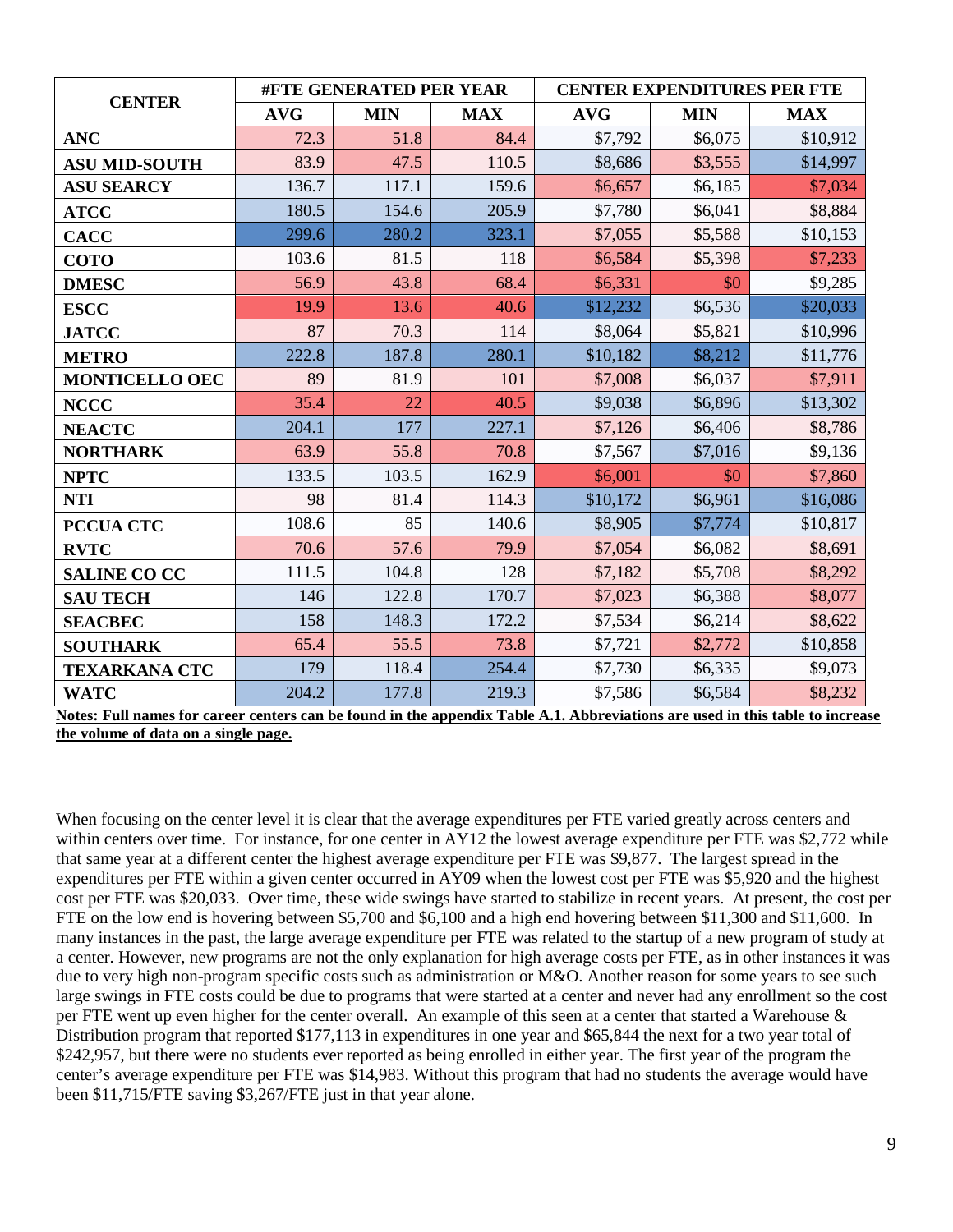#### **Analysis of expenditures by Program of Study**

Over the course of the study, the 24 secondary centers offered over 40 different of programs of study on their main campuses and satellite campuses. The number of programs offered by each center ranged from as few as 3 to as many as 14 in some years.

| <b>CENTER</b>         | <b>NUMBER OF POS THAT GENERATED FTE</b> |                |                |                |                |                |                |  |  |  |  |
|-----------------------|-----------------------------------------|----------------|----------------|----------------|----------------|----------------|----------------|--|--|--|--|
|                       | <b>AY08</b>                             | <b>AY09</b>    | <b>AY10</b>    | <b>AY11</b>    | <b>AY12</b>    | <b>AY13</b>    | <b>AY14</b>    |  |  |  |  |
| <b>ANC</b>            | 5                                       | 6              | $\overline{7}$ | $\overline{7}$ | 6              | 6              | 6              |  |  |  |  |
| <b>ASU MID-SOUTH</b>  | 6                                       | 5              | 6              | 8              | 8              | $\overline{7}$ | 6              |  |  |  |  |
| <b>ASU SEARCY</b>     | 9                                       | 10             | 10             | 10             | 10             | 8              | 8              |  |  |  |  |
| <b>ATCC</b>           | 11                                      | 11             | 10             | 9              | 10             | 10             | 9              |  |  |  |  |
| <b>CACC</b>           | 8                                       | 8              | 9              | 9              | 9              | 8              | 8              |  |  |  |  |
| <b>COTO</b>           | $\overline{7}$                          | $\overline{7}$ | $\overline{7}$ | $\overline{7}$ | $\overline{7}$ | 6              | $\overline{7}$ |  |  |  |  |
| <b>DMESC</b>          | $\overline{7}$                          | $\overline{7}$ | 9              | 9              | 9              | $\overline{7}$ | 8              |  |  |  |  |
| <b>ESCC</b>           | 5                                       | 5              | 5              | $\overline{4}$ | 6              | $\overline{4}$ | $\overline{3}$ |  |  |  |  |
| <b>JATCC</b>          | 5                                       | 5              | 5              | 5              | 5              | 5              | $\overline{5}$ |  |  |  |  |
| <b>METRO</b>          | 14                                      | 13             | 11             | 11             | 11             | 11             | 11             |  |  |  |  |
| <b>MONTICELLO OEC</b> | $\overline{7}$                          | $\overline{7}$ | $\overline{7}$ | $\overline{7}$ | $\overline{7}$ | 8              | 8              |  |  |  |  |
| <b>NCCC</b>           | 6                                       | 5              | 5              | $\overline{7}$ | $\overline{7}$ | 6              | 5              |  |  |  |  |
| <b>NEACTC</b>         | 12                                      | 13             | 12             | 12             | 11             | 12             | 12             |  |  |  |  |
| <b>NPTC</b>           | 8                                       | $\overline{7}$ | $\overline{7}$ | $\overline{7}$ | N/A            | $\overline{7}$ | $\overline{7}$ |  |  |  |  |
| <b>NTC</b>            | 11                                      | 10             | 8              | 9              | 9              | 8              | $\overline{7}$ |  |  |  |  |
| <b>NTI</b>            | 10                                      | $\overline{7}$ | 6              | 6              | 6              | 6              | $\overline{7}$ |  |  |  |  |
| <b>PCCUA CTC</b>      | 6                                       | $\overline{7}$ | 6              | 8              | 8              | 8              | 9              |  |  |  |  |
| <b>RVTC</b>           | $\overline{7}$                          | $\overline{7}$ | $\overline{7}$ | $\overline{7}$ | $\overline{7}$ | $\overline{7}$ | 5              |  |  |  |  |
| <b>SALINE CO CC</b>   | 6                                       | 6              | $\overline{4}$ | $\overline{4}$ | $\overline{4}$ | $\overline{4}$ | $\overline{4}$ |  |  |  |  |
| <b>SAU TECH</b>       | 8                                       | 8              | $\overline{7}$ | 6              | 6              | 6              | 6              |  |  |  |  |
| <b>SEACBEC</b>        | 10                                      | 10             | 10             | 9              | 9              | 10             | 9              |  |  |  |  |
| <b>SOUTHARK</b>       | 5                                       | 5              | 5              | 6              | 6              | 6              | $\overline{5}$ |  |  |  |  |
| <b>TEXARKANA CTC</b>  | 11                                      | 11             | 11             | 10             | 9              | $\overline{7}$ | $\overline{7}$ |  |  |  |  |
| <b>WATC</b>           | 10                                      | 10             | 10             | 10             | 10             | 10             | 10             |  |  |  |  |
| <b>TOTAL</b>          | 194                                     | 190            | 184            | 187            | 180            | 177            | 172            |  |  |  |  |

Table 6. Average number of programs of study year and secondary center.

Notes: Full names for career centers can be found in the appendix Table A.1. Abbreviations are used in this table to increase the volume of data on a single page.

Table 7, below provides a list of the various programs of study offered, the number of secondary centers that offered each of the programs, the FTEs generated and expenditures overall and the average per year, as well as the average expenditures per FTE overall with the highest and lowest costs.

Table 7. Average number of programs of study, full-time equivalents, and expenditures during study period.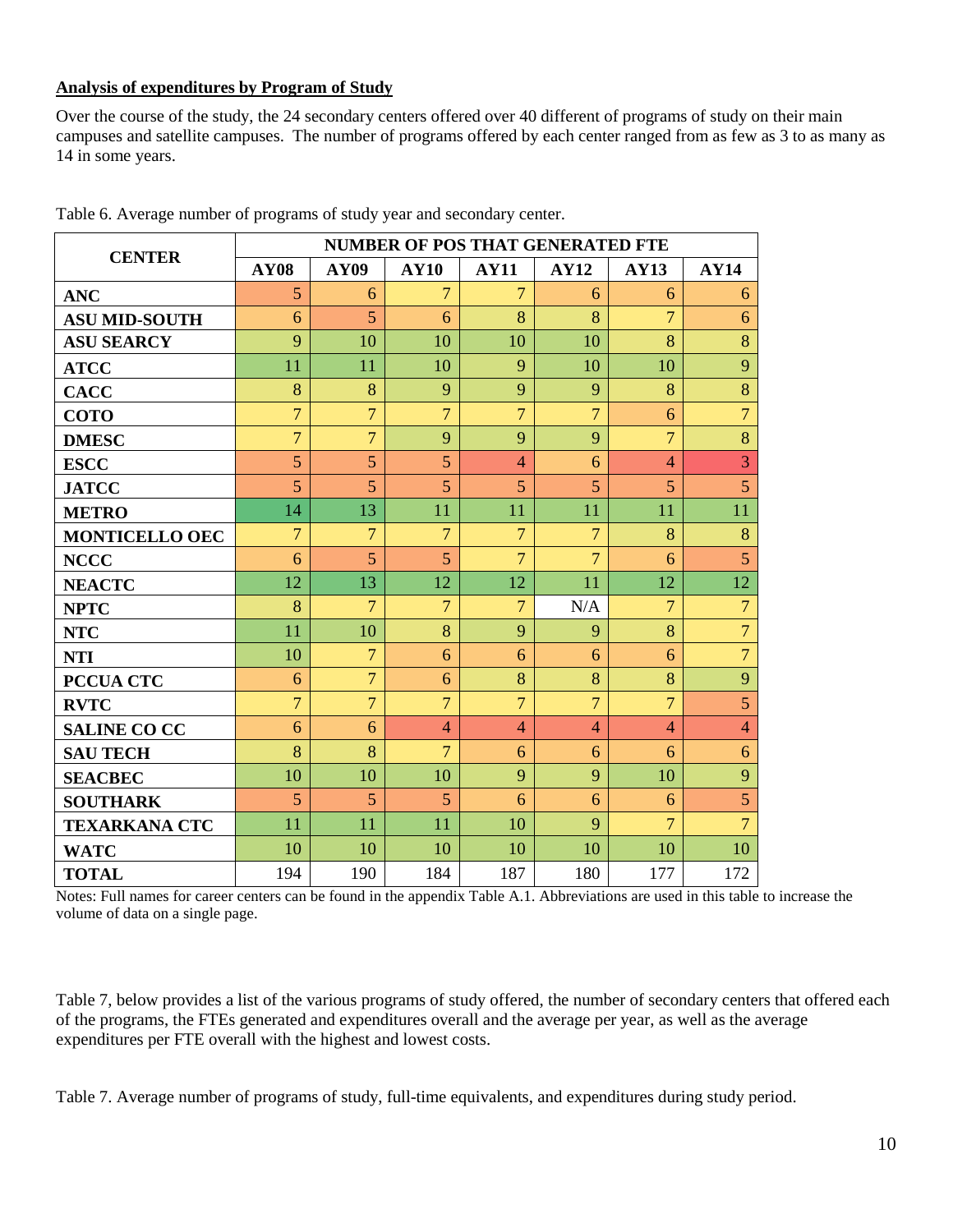| <b>POS</b>                           | # of<br>Centers<br>with | <b>FTEs Generated</b><br>AY08-AY14 |                | <b>POS Expenditures</b> |              | <b>Average Expenditures Per</b><br><b>FTE</b> |          |             |
|--------------------------------------|-------------------------|------------------------------------|----------------|-------------------------|--------------|-----------------------------------------------|----------|-------------|
|                                      | <b>POS</b>              | <b>Total</b>                       | Average        | <b>Total</b>            | Average      | Overall                                       | Low      | <b>High</b> |
| <b>ADVANCED MANUFACTURING</b>        | 5                       | 194.4                              | 27.8           | \$1,961,046             | \$280,149    | \$10,088                                      | \$6,607  | \$19,538    |
| <b>ADVERTISING DESIGN</b>            | $\overline{\mathbf{4}}$ | 455.5                              | 65.1           | \$1,825,197             | \$260,742    | \$4,007                                       | \$3,312  | \$4,701     |
| <b>AGRICULTURAL BUSINESS</b>         | $\mathbf{1}$            | 27.3                               | 4.5            | \$366,339               | \$52,334     | \$13,444                                      |          |             |
| <b>AUDIO, VIDEO, TECH &amp; FILM</b> | 6                       | 392.2                              | 56             | \$1,985,182             | \$283,597    | \$5,062                                       | \$3,278  | \$9,320     |
| <b>AUTO COLLISION REPAIR</b>         | 11                      | 1116.3                             | 159.5          | \$5,610,050             | \$801,436    | \$5,026                                       | \$3,246  | \$10,519    |
| <b>AUTO SERVICE TECHNOLOGY</b>       | 17                      | 1720.7                             | 245.8          | \$8,717,337             | \$1,245,334  | \$5,066                                       | \$475    | \$9,905     |
| <b>AVIATION TECHNOLOGY</b>           | 3                       | 77.1                               | 11             | \$624,809               | \$89,258     | \$8,104                                       | \$632    | \$29,054    |
| <b>BANKING</b>                       | $\boldsymbol{2}$        | 92.9                               | 13.3           | \$561,240               | \$80,177     | \$6,045                                       | \$5,743  | \$6,119     |
| <b>BUSINESS</b>                      | 3                       | 215.2                              | 30.7           | \$1,076,183             | \$153,740    | \$5,002                                       | \$1,981  | \$7,416     |
| <b>CASHIER/CHECKER</b>               | 1                       | 49.2                               |                | \$377,081               | \$53,869     | \$7,664                                       |          |             |
| <b>COMPUTER ENGINEERING</b>          | 15                      | 1005.1                             | 143.6          | \$5,606,063             | \$800,866    | \$5,578                                       | \$2,053  | \$13,007    |
| <b>CONSTRUCTION TECHNOLOGY</b>       | 12                      | 649.3                              | 92.8           | \$3,808,750             | \$544,107    | \$5,866                                       | \$3,384  | \$31,942    |
| <b>COSMETOLOGY</b>                   | 14                      | 2166.2                             | 309.5          | \$8,980,373             | \$1,282,910  | \$4,146                                       | \$2,419  | \$9,251     |
| <b>CRIMINAL JUSTICE</b>              | 13                      | 1298                               | 185.4          | \$5,208,616             | \$744,088    | \$4,013                                       | \$2,427  | \$7,000     |
| <b>CULINARY ARTS</b>                 | 4                       | 386.3                              | 55.2           | \$1,551,020             | \$221,574    | \$4,015                                       | \$2,847  | \$6,610     |
| <b>DATA DESIGN</b>                   | $\mathbf 1$             | 3.8                                | 1.3            | \$46,467                | \$11,617     | \$12,228                                      |          |             |
| <b>DIESEL TECHNOLOGY</b>             | $\overline{2}$          | 116.8                              | 16.7           | \$812,822               | \$116,117    | \$6,959                                       | \$5,491  | \$6,959     |
| DIGITAL COMMUNICATIONS               | $\overline{2}$          | 157.1                              | 22.4           | \$347,679               | \$49,668     | \$2,214                                       | \$3,537  | \$1,685     |
| <b>DRAFTING &amp; DESIGN</b>         | 11                      | 662.4                              | 94.6           | \$3,689,863             | \$527,123    | \$5,570                                       | \$2,481  | \$9,392     |
| <b>EAST</b>                          | $\mathbf{1}$            | 108.3                              | 15.5           | \$380,928               | \$54,418     | \$3,519                                       |          |             |
| <b>EDUCATION &amp; TRAINING</b>      | 3                       | 202.7                              | 29             | \$989,934               | \$141,419    | \$4,884                                       | \$3,336  | \$35,565    |
| <b>ELECTRONICS</b>                   | 1                       | 56.8                               | 8.1            | \$532,825               | \$76,118     | \$9,389                                       |          |             |
| FOOD PRODUCTION, MAN. & SERV.        | 3                       | 107.9                              | 15.4           | \$655,130               | \$93,590     | \$6,072                                       | \$2,884  | \$9,162     |
| FURNITURE MANUFACTURING              | $\mathbf{1}$            | 38                                 | 5.4            | \$402,521               | \$67,087     | \$10,593                                      |          |             |
| <b>GRAPHIC COMMUNICATIONS</b>        | 3                       | 267.9                              | 38.3           | \$4,053,602             | \$579,086    | \$15,131                                      | \$9,176  | \$35,532    |
| <b>HOSPITALITY</b>                   | $\overline{2}$          | 104.7                              | 15             | \$655,913               | \$93,702     | \$6,268                                       | \$3,989  | \$12,662    |
| <b>HVAC</b>                          | $\overline{c}$          | 43                                 | 6.1            | \$272,583               | \$38,940     | \$6,347                                       | \$4,457  | \$6,595     |
| <b>INDUSTRIAL EQUIPMENT MAINT</b>    | 5                       | 196.2                              | 28             | \$1,233,270             | \$176,181    | \$6,287                                       | \$4,778  | \$8,261     |
| <b>INTERNSHIP</b>                    | 5                       | 420.8                              | 60.1           | \$1,655,456             | \$236,494    | \$3,935                                       | \$2,230  | \$7,085     |
| <b>MACHINE TOOL TECHNOLOGY</b>       | 6                       | 342.9                              | 49             | \$1,820,688             | \$260,098    | \$5,310                                       | \$3,875  | \$8,212     |
| <b>MAJOR APPLIANCE REPAIR</b>        | $\mathbf{1}$            | 38.9                               | 13             | \$202,289               | \$67,430     | \$5,200                                       |          |             |
| <b>MANAGEMENT</b>                    | $\mathbf{1}$            | 20.5                               | 5.1            | \$169,707               | \$56,569     | \$8,299                                       |          |             |
| <b>MEDICAL PROFESSIONS</b>           | 23                      | 5355.1                             | 765            | \$20,514,235            | \$2,930,605  | \$3,831                                       | \$2,290  | \$7,426     |
| PETROLEUM TECHNOLOGY                 | $\overline{2}$          | 16.7                               | 2.4            | \$239,303               | \$34,186     | \$14,373                                      | \$13,184 | \$16,455    |
| PLANT SYSTEMS-HORTICULTURE           | 4                       | 201.6                              | 28.8           | \$1,170,156             | \$167,165    | \$5,804                                       | \$371    | \$11,839    |
| POWER EQUIPMENT TECHN                | 4                       | 226.1                              | 32.3           | \$1,325,600             | \$189,371    | \$5,864                                       | \$4,413  | \$11,535    |
| PRE-ENGINEERING                      | 6                       | 75.9                               | 10.8           | \$536,526               | \$76,647     | \$7,069                                       | \$0      | \$43,016    |
| <b>RENEWABLE ENERGY</b>              | 3                       | 31.9                               | 4.6            | \$725,156               | \$103,594    | \$22,732                                      | \$16,388 | \$75,556    |
| <b>WAREHOUSE &amp; DISTRIBUTION</b>  | $\mathbf{1}$            | 0                                  | $\overline{0}$ | \$242,957               | \$121,479    |                                               |          |             |
| <b>WEB DESIGN</b>                    | $\overline{c}$          | 79.4                               | 11.3           | \$237,081               | \$33,869     | \$2,988                                       | \$2,652  | \$5,299     |
| <b>WELDING</b>                       | 18                      | 1793.3                             | 256.2          | \$10,028,233            | \$1,432,605  | \$5,592                                       | \$4,428  | \$11,172    |
| <b>Total</b>                         |                         | 20513.4                            |                | 2941.5 \$101,200,210    | \$14,629,362 | \$4,933                                       |          |             |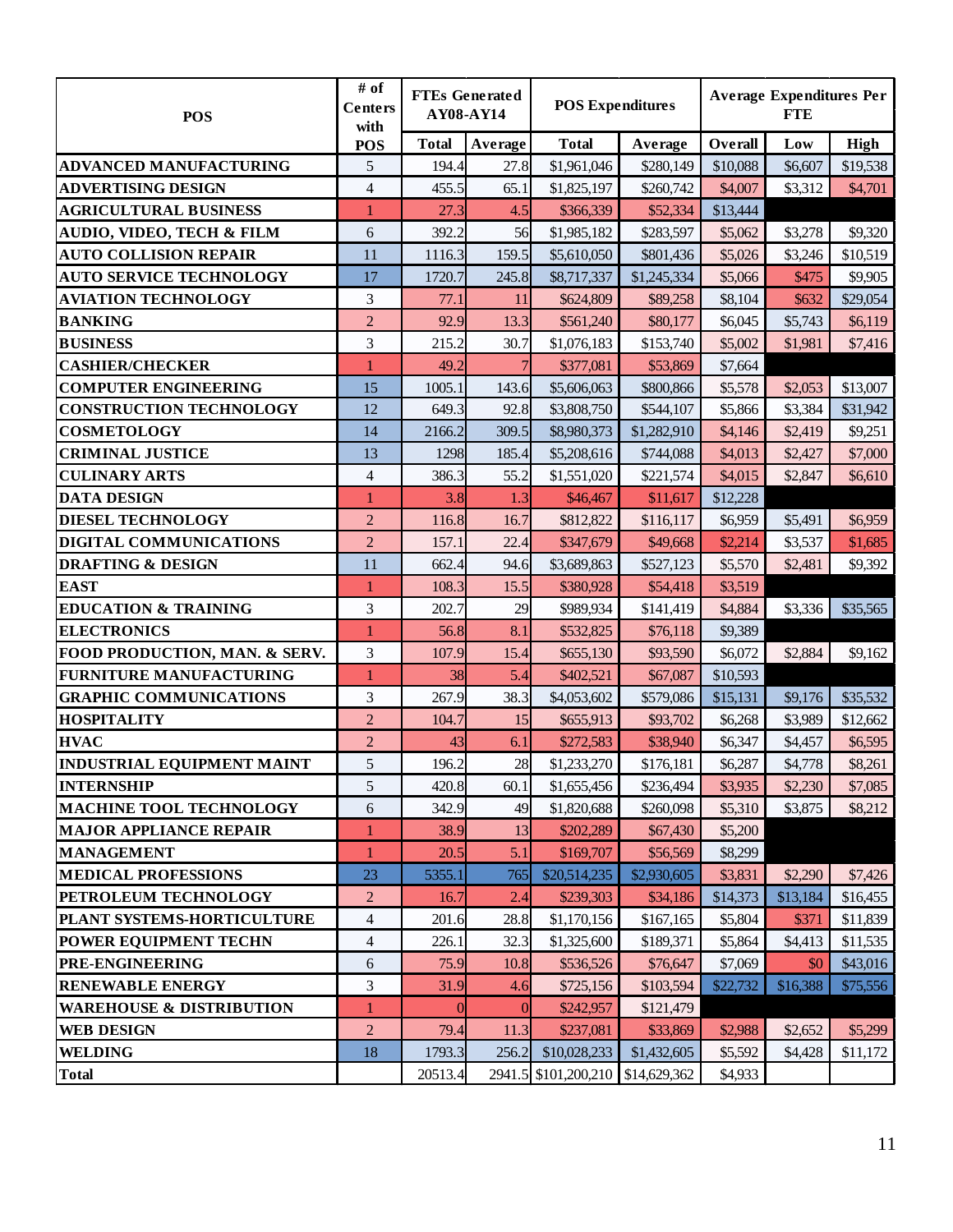In the first column after the program of study name, the number of centers at which the program was offered is provided. Of the programs offered by the fewest centers, there were 9 programs (22%) (the bright red cells) offered at only 1 center, while the 9 (22%) (the blue to dark blue cells) most offered programs were offered by 11 to 23 of the 24 centers. The top 5 offered programs of study were Medical Professions (23 centers), Welding (18 centers), Auto Service Technology (17 centers), Computer Engineering (15 centers), and Cosmetology (14 centers). Total expenditures for these 5 programs totaled \$53.8 million or 53.2% of the total \$101.2 million expenditures spent on specific programs of study, and 34.4% of the \$156.3 million in total expenditures.

In addition to chronicling the relative presence of and expenditures on specific programs of study, it is also important to contextualize these offerings with respect to projected demand in the labor market. For example, 14 centers offered cosmetology, generating 2,166 FTEs (309 per year) or 10.5% of total FTEs generated, costing on average \$4,146 per FTE (\$2,419-\$9,251/FTE) for a total \$8.9 million or 9% of the total reported program of study specific expenditures over the course of the study. In contrast, only 5 centers offered advanced manufacturing as a program of study during the same period. A corresponding 194.4 FTEs (27.8 per year), or less than 1% of the total FTEs generated across all programs and centers during the study period were generated in advanced manufacturing at an average cost of \$10,088 per FTE (\$6,607- \$19,538/FTE) for a total of \$1.9 million or 1.9% of the total reported program of study specific expenditures by centers. Including non-program specific costs, the total spent on advanced manufacturing accounted for only 1.0% of the over \$156.3 million in expenditures reported by centers.

The potential misallocation of program resources is amplified when compared with the projected demand for these jobs in Arkansas. A cursory look at [www.discover.arkansas.gov](http://www.discover.arkansas.gov/) provides a wide volume of data including the base employment and projected employment from 2012 to 2022 for the industries and occupations in the state. From this site one can find that from 2012-2022 the number of jobs for personal appearance technicians (cosmetologists) was 3,010 in 2012 with an expected number of jobs in 2022 of 3,480 or an increase of 470 jobs over 10 years for an average of 47 new jobs per year. However, looking at manufacturing jobs in the state for the same timeframe it is clear that there were 90,222 manufacturing jobs in 2012 with an expected number of jobs in 2022 of 94,518 or an increase of 4,296 jobs over 10 years for an average need of 430 new employees per year. These comparisons are just one example of how program supply at secondary centers may be out of line with demonstrated local labor market demand.

# **Hypothetical Funding Situations**

The left half of Table 8 below shows the actual FTEs and enrollments generated, total expenditures, and total VCAF funding to the centers over the course of this study. While on the right half of Table 8, a series of five hypothetical funding options are presented. The first example is if funding stayed based on VCAF's average funding per FTE generated of \$7,182, the second is if funding was based on \$3,250 per FTE generated, the third and fourth examples are presented as if funding were based on the number of enrollments instead of FTEs, using the state average funding of \$2,503 per enrollment and using \$3,250 per enrollment. In the fifth and last example what would funding look like if VCAF funding was only used to fund expenditures directly related to an allowable specific program of study as outlined in policy.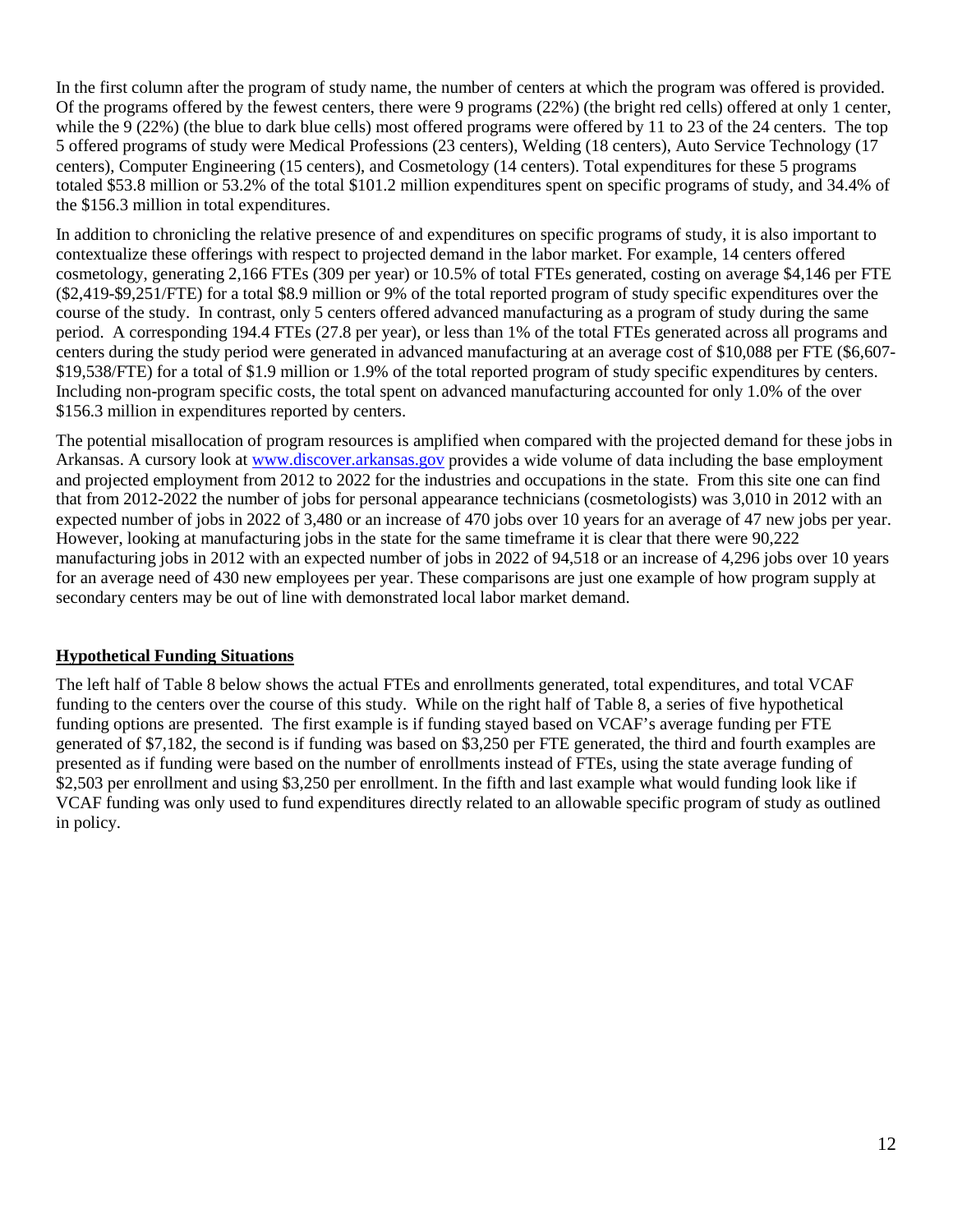| <b>VCAF</b><br><b>STATEAVG</b><br>\$3,250/<br><b>CENTER</b><br><b>STATEAVG</b><br>\$3,250/FTE<br><b>TOTAL</b><br><b>FTE'S</b><br><b>ENROLLMENTS</b><br><b>EXPENDITURES</b><br>\$2,503/<br><b>ENROLLMENT</b><br>\$7,182/FTE<br><b>ONLY</b><br><b>FUNDING</b><br><b>ENROLLMENT</b><br><b>ONLY</b><br><b>ANC</b><br>506<br>1,581<br>\$3,854,742<br>\$3,284,713<br>\$3,635,897<br>\$1,645,313<br>\$3,955,992<br>\$5,136,625<br><b>ASU MID-SOUTH</b><br>587<br>1,278<br>\$4,699,268<br>\$4,749,803<br>\$4,216,563<br>\$1,908,075<br>\$3,197,583<br>\$4,151,875<br><b>ASU SEARCY</b><br>957<br>2,578<br>\$6,344,052<br>\$6,604,365<br>\$6,872,474<br>\$3,109,925<br>\$6,452,734<br>\$8,378,500<br><b>ATCC</b><br>1,264<br>3,251<br>\$9,725,810<br>\$8,488,484<br>\$9,076,636<br>\$8,137,253<br>\$4,107,350<br>\$10,565,750<br><b>CACC</b><br>2,097<br>\$14,878,708<br>\$14,438,814<br>7,156<br>\$15,063,926<br>\$17,910,217<br>\$23,255,375<br>\$6,816,713<br><b>COTO</b><br>725<br>2,164<br>\$4,983,213<br>\$7,033,000<br>\$4,763,122<br>\$5,207,323<br>\$2,356,413<br>\$5,416,492<br><b>DMESC</b><br>398<br>1,242<br>\$2,488,245<br>\$4,034,875<br>\$2,605,609<br>\$2,860,239<br>\$1,294,313<br>\$3,107,475<br><b>ESCC</b><br>445<br>139<br>\$1,629,066<br>\$910,965<br>\$999,019<br>\$452,075<br>\$1,112,584<br>\$1,444,625<br><b>JATCC</b><br>609<br>1,299<br>\$4,735,920<br>\$4,696,136<br>\$4,373,131<br>\$1,978,925<br>\$3,250,146<br>\$4,220,125<br><b>METRO</b><br>1,560<br>3,203<br>\$15,671,722<br>\$13,106,350<br>\$11,201,436<br>\$5,068,863<br>\$8,015,858<br>\$10,408,125<br><b>MONTICELLO OEC</b><br>623<br>1,890<br>\$4,354,397<br>\$4,241,271<br>\$4,473,321<br>\$2,024,263<br>\$4,730,670<br>\$6,142,500<br><b>NCCC</b><br>\$1,876,203<br>248<br>845<br>\$2,159,796<br>\$1,780,063<br>\$805,513<br>\$2,113,784<br>\$2,744,625<br><b>NEACTC</b><br>1,429<br>3,374<br>\$9,941,187<br>\$10,159,793<br>\$10,262,387<br>\$4,643,925<br>\$8,443,871<br>\$10,963,875<br><b>NPTC</b><br>934<br>2,804<br>\$5,496,171<br>\$7,076,183<br>\$6,711,238<br>\$3,036,963<br>\$7,018,412<br>\$9,113,000<br><b>NTC</b><br>447<br>908<br>\$3,367,459<br>\$3,375,116<br>\$3,210,363<br>\$2,271,473<br>\$2,949,375<br>\$1,452,750<br><b>NTI</b><br>686<br>1,570<br>\$6,877,575<br>\$5,397,757<br>\$4,928,301<br>\$2,230,150<br>\$3,928,459<br>\$5,100,875<br><b>PCCUA CTC</b><br>4,449<br>760<br>\$6,742,649<br>\$5,645,574<br>\$5,458,334<br>\$2,470,000<br>\$11,135,847<br>\$14,459,250<br><b>RVTC</b><br>494<br>2,034<br>\$3,433,487<br>\$3,392,724<br>\$3,549,713<br>\$1,606,313<br>\$5,091,102<br>\$6,610,500<br><b>SALINE CO CC</b><br>781<br>1,562<br>\$5,583,699<br>\$5,382,793<br>\$2,537,438<br>\$3,908,435<br>\$5,074,875<br>\$5,607,361<br><b>SAU TECH</b><br>1,022<br>2,594<br>\$7,192,780<br>\$7,047,848<br>\$7,340,383<br>\$3,321,663<br>\$6,492,782<br>\$8,430,500 |                |       |       | <b>ACTUAL TOTALS AY08-AY14</b> |             |             | HYPOTHETICAL FUNDING BY FTE & ENROLLMENT | <b>ONLY FUNDING</b> |              |                                     |
|----------------------------------------------------------------------------------------------------------------------------------------------------------------------------------------------------------------------------------------------------------------------------------------------------------------------------------------------------------------------------------------------------------------------------------------------------------------------------------------------------------------------------------------------------------------------------------------------------------------------------------------------------------------------------------------------------------------------------------------------------------------------------------------------------------------------------------------------------------------------------------------------------------------------------------------------------------------------------------------------------------------------------------------------------------------------------------------------------------------------------------------------------------------------------------------------------------------------------------------------------------------------------------------------------------------------------------------------------------------------------------------------------------------------------------------------------------------------------------------------------------------------------------------------------------------------------------------------------------------------------------------------------------------------------------------------------------------------------------------------------------------------------------------------------------------------------------------------------------------------------------------------------------------------------------------------------------------------------------------------------------------------------------------------------------------------------------------------------------------------------------------------------------------------------------------------------------------------------------------------------------------------------------------------------------------------------------------------------------------------------------------------------------------------------------------------------------------------------------------------------------------------------------------------------------------------------------------------------------------------------------------------------------------------------------------------------------------------------------------------------------------------------------------------------------------------------------------------------------------------------|----------------|-------|-------|--------------------------------|-------------|-------------|------------------------------------------|---------------------|--------------|-------------------------------------|
|                                                                                                                                                                                                                                                                                                                                                                                                                                                                                                                                                                                                                                                                                                                                                                                                                                                                                                                                                                                                                                                                                                                                                                                                                                                                                                                                                                                                                                                                                                                                                                                                                                                                                                                                                                                                                                                                                                                                                                                                                                                                                                                                                                                                                                                                                                                                                                                                                                                                                                                                                                                                                                                                                                                                                                                                                                                                            |                |       |       |                                |             |             |                                          |                     |              | POS SPECIFIC<br><b>EXPENDITURES</b> |
|                                                                                                                                                                                                                                                                                                                                                                                                                                                                                                                                                                                                                                                                                                                                                                                                                                                                                                                                                                                                                                                                                                                                                                                                                                                                                                                                                                                                                                                                                                                                                                                                                                                                                                                                                                                                                                                                                                                                                                                                                                                                                                                                                                                                                                                                                                                                                                                                                                                                                                                                                                                                                                                                                                                                                                                                                                                                            |                |       |       |                                |             |             |                                          |                     |              | \$3,268,021                         |
|                                                                                                                                                                                                                                                                                                                                                                                                                                                                                                                                                                                                                                                                                                                                                                                                                                                                                                                                                                                                                                                                                                                                                                                                                                                                                                                                                                                                                                                                                                                                                                                                                                                                                                                                                                                                                                                                                                                                                                                                                                                                                                                                                                                                                                                                                                                                                                                                                                                                                                                                                                                                                                                                                                                                                                                                                                                                            |                |       |       |                                |             |             |                                          |                     |              | \$3,109,762                         |
|                                                                                                                                                                                                                                                                                                                                                                                                                                                                                                                                                                                                                                                                                                                                                                                                                                                                                                                                                                                                                                                                                                                                                                                                                                                                                                                                                                                                                                                                                                                                                                                                                                                                                                                                                                                                                                                                                                                                                                                                                                                                                                                                                                                                                                                                                                                                                                                                                                                                                                                                                                                                                                                                                                                                                                                                                                                                            |                |       |       |                                |             |             |                                          |                     |              | \$4,997,394                         |
|                                                                                                                                                                                                                                                                                                                                                                                                                                                                                                                                                                                                                                                                                                                                                                                                                                                                                                                                                                                                                                                                                                                                                                                                                                                                                                                                                                                                                                                                                                                                                                                                                                                                                                                                                                                                                                                                                                                                                                                                                                                                                                                                                                                                                                                                                                                                                                                                                                                                                                                                                                                                                                                                                                                                                                                                                                                                            |                |       |       |                                |             |             |                                          |                     |              | \$5,947,730                         |
|                                                                                                                                                                                                                                                                                                                                                                                                                                                                                                                                                                                                                                                                                                                                                                                                                                                                                                                                                                                                                                                                                                                                                                                                                                                                                                                                                                                                                                                                                                                                                                                                                                                                                                                                                                                                                                                                                                                                                                                                                                                                                                                                                                                                                                                                                                                                                                                                                                                                                                                                                                                                                                                                                                                                                                                                                                                                            |                |       |       |                                |             |             |                                          |                     |              | \$8,263,692                         |
|                                                                                                                                                                                                                                                                                                                                                                                                                                                                                                                                                                                                                                                                                                                                                                                                                                                                                                                                                                                                                                                                                                                                                                                                                                                                                                                                                                                                                                                                                                                                                                                                                                                                                                                                                                                                                                                                                                                                                                                                                                                                                                                                                                                                                                                                                                                                                                                                                                                                                                                                                                                                                                                                                                                                                                                                                                                                            |                |       |       |                                |             |             |                                          |                     |              | \$3,418,633                         |
|                                                                                                                                                                                                                                                                                                                                                                                                                                                                                                                                                                                                                                                                                                                                                                                                                                                                                                                                                                                                                                                                                                                                                                                                                                                                                                                                                                                                                                                                                                                                                                                                                                                                                                                                                                                                                                                                                                                                                                                                                                                                                                                                                                                                                                                                                                                                                                                                                                                                                                                                                                                                                                                                                                                                                                                                                                                                            |                |       |       |                                |             |             |                                          |                     |              | \$1,706,267                         |
|                                                                                                                                                                                                                                                                                                                                                                                                                                                                                                                                                                                                                                                                                                                                                                                                                                                                                                                                                                                                                                                                                                                                                                                                                                                                                                                                                                                                                                                                                                                                                                                                                                                                                                                                                                                                                                                                                                                                                                                                                                                                                                                                                                                                                                                                                                                                                                                                                                                                                                                                                                                                                                                                                                                                                                                                                                                                            |                |       |       |                                |             |             |                                          |                     |              | \$996,654                           |
|                                                                                                                                                                                                                                                                                                                                                                                                                                                                                                                                                                                                                                                                                                                                                                                                                                                                                                                                                                                                                                                                                                                                                                                                                                                                                                                                                                                                                                                                                                                                                                                                                                                                                                                                                                                                                                                                                                                                                                                                                                                                                                                                                                                                                                                                                                                                                                                                                                                                                                                                                                                                                                                                                                                                                                                                                                                                            |                |       |       |                                |             |             |                                          |                     |              | \$2,685,194                         |
|                                                                                                                                                                                                                                                                                                                                                                                                                                                                                                                                                                                                                                                                                                                                                                                                                                                                                                                                                                                                                                                                                                                                                                                                                                                                                                                                                                                                                                                                                                                                                                                                                                                                                                                                                                                                                                                                                                                                                                                                                                                                                                                                                                                                                                                                                                                                                                                                                                                                                                                                                                                                                                                                                                                                                                                                                                                                            |                |       |       |                                |             |             |                                          |                     |              | \$8,697,217                         |
|                                                                                                                                                                                                                                                                                                                                                                                                                                                                                                                                                                                                                                                                                                                                                                                                                                                                                                                                                                                                                                                                                                                                                                                                                                                                                                                                                                                                                                                                                                                                                                                                                                                                                                                                                                                                                                                                                                                                                                                                                                                                                                                                                                                                                                                                                                                                                                                                                                                                                                                                                                                                                                                                                                                                                                                                                                                                            |                |       |       |                                |             |             |                                          |                     |              | \$2,820,387                         |
|                                                                                                                                                                                                                                                                                                                                                                                                                                                                                                                                                                                                                                                                                                                                                                                                                                                                                                                                                                                                                                                                                                                                                                                                                                                                                                                                                                                                                                                                                                                                                                                                                                                                                                                                                                                                                                                                                                                                                                                                                                                                                                                                                                                                                                                                                                                                                                                                                                                                                                                                                                                                                                                                                                                                                                                                                                                                            |                |       |       |                                |             |             |                                          |                     |              | \$1,358,284                         |
|                                                                                                                                                                                                                                                                                                                                                                                                                                                                                                                                                                                                                                                                                                                                                                                                                                                                                                                                                                                                                                                                                                                                                                                                                                                                                                                                                                                                                                                                                                                                                                                                                                                                                                                                                                                                                                                                                                                                                                                                                                                                                                                                                                                                                                                                                                                                                                                                                                                                                                                                                                                                                                                                                                                                                                                                                                                                            |                |       |       |                                |             |             |                                          |                     |              | \$6,158,427                         |
|                                                                                                                                                                                                                                                                                                                                                                                                                                                                                                                                                                                                                                                                                                                                                                                                                                                                                                                                                                                                                                                                                                                                                                                                                                                                                                                                                                                                                                                                                                                                                                                                                                                                                                                                                                                                                                                                                                                                                                                                                                                                                                                                                                                                                                                                                                                                                                                                                                                                                                                                                                                                                                                                                                                                                                                                                                                                            |                |       |       |                                |             |             |                                          |                     |              | \$4,517,946                         |
|                                                                                                                                                                                                                                                                                                                                                                                                                                                                                                                                                                                                                                                                                                                                                                                                                                                                                                                                                                                                                                                                                                                                                                                                                                                                                                                                                                                                                                                                                                                                                                                                                                                                                                                                                                                                                                                                                                                                                                                                                                                                                                                                                                                                                                                                                                                                                                                                                                                                                                                                                                                                                                                                                                                                                                                                                                                                            |                |       |       |                                |             |             |                                          |                     |              | \$2,981,641                         |
|                                                                                                                                                                                                                                                                                                                                                                                                                                                                                                                                                                                                                                                                                                                                                                                                                                                                                                                                                                                                                                                                                                                                                                                                                                                                                                                                                                                                                                                                                                                                                                                                                                                                                                                                                                                                                                                                                                                                                                                                                                                                                                                                                                                                                                                                                                                                                                                                                                                                                                                                                                                                                                                                                                                                                                                                                                                                            |                |       |       |                                |             |             |                                          |                     |              | \$4,494,814                         |
|                                                                                                                                                                                                                                                                                                                                                                                                                                                                                                                                                                                                                                                                                                                                                                                                                                                                                                                                                                                                                                                                                                                                                                                                                                                                                                                                                                                                                                                                                                                                                                                                                                                                                                                                                                                                                                                                                                                                                                                                                                                                                                                                                                                                                                                                                                                                                                                                                                                                                                                                                                                                                                                                                                                                                                                                                                                                            |                |       |       |                                |             |             |                                          |                     |              | \$5,526,018                         |
|                                                                                                                                                                                                                                                                                                                                                                                                                                                                                                                                                                                                                                                                                                                                                                                                                                                                                                                                                                                                                                                                                                                                                                                                                                                                                                                                                                                                                                                                                                                                                                                                                                                                                                                                                                                                                                                                                                                                                                                                                                                                                                                                                                                                                                                                                                                                                                                                                                                                                                                                                                                                                                                                                                                                                                                                                                                                            |                |       |       |                                |             |             |                                          |                     |              | \$2,185,209                         |
|                                                                                                                                                                                                                                                                                                                                                                                                                                                                                                                                                                                                                                                                                                                                                                                                                                                                                                                                                                                                                                                                                                                                                                                                                                                                                                                                                                                                                                                                                                                                                                                                                                                                                                                                                                                                                                                                                                                                                                                                                                                                                                                                                                                                                                                                                                                                                                                                                                                                                                                                                                                                                                                                                                                                                                                                                                                                            |                |       |       |                                |             |             |                                          |                     |              | \$3,742,312                         |
|                                                                                                                                                                                                                                                                                                                                                                                                                                                                                                                                                                                                                                                                                                                                                                                                                                                                                                                                                                                                                                                                                                                                                                                                                                                                                                                                                                                                                                                                                                                                                                                                                                                                                                                                                                                                                                                                                                                                                                                                                                                                                                                                                                                                                                                                                                                                                                                                                                                                                                                                                                                                                                                                                                                                                                                                                                                                            |                |       |       |                                |             |             |                                          |                     |              | \$4,873,989                         |
|                                                                                                                                                                                                                                                                                                                                                                                                                                                                                                                                                                                                                                                                                                                                                                                                                                                                                                                                                                                                                                                                                                                                                                                                                                                                                                                                                                                                                                                                                                                                                                                                                                                                                                                                                                                                                                                                                                                                                                                                                                                                                                                                                                                                                                                                                                                                                                                                                                                                                                                                                                                                                                                                                                                                                                                                                                                                            | <b>SEACBEC</b> | 1,106 | 4,956 | \$8,286,946                    | \$7,690,874 | \$7,945,109 | \$3,595,313                              | \$12,403,617        | \$16,105,375 | \$4,180,978                         |
| <b>SOUTHARK</b><br>\$2,975,375<br>458<br>916<br>\$3,495,257<br>\$3,084,268<br>\$1,487,688<br>\$2,291,497<br>\$3,287,569                                                                                                                                                                                                                                                                                                                                                                                                                                                                                                                                                                                                                                                                                                                                                                                                                                                                                                                                                                                                                                                                                                                                                                                                                                                                                                                                                                                                                                                                                                                                                                                                                                                                                                                                                                                                                                                                                                                                                                                                                                                                                                                                                                                                                                                                                                                                                                                                                                                                                                                                                                                                                                                                                                                                                    |                |       |       |                                |             |             |                                          |                     |              | \$2,752,034                         |
| <b>TEXARKANA CTC</b><br>1,253<br>3,767<br>\$8,783,885<br>\$9,435,124<br>\$8,998,711<br>\$4,072,088<br>\$9,428,801<br>\$12,242,750                                                                                                                                                                                                                                                                                                                                                                                                                                                                                                                                                                                                                                                                                                                                                                                                                                                                                                                                                                                                                                                                                                                                                                                                                                                                                                                                                                                                                                                                                                                                                                                                                                                                                                                                                                                                                                                                                                                                                                                                                                                                                                                                                                                                                                                                                                                                                                                                                                                                                                                                                                                                                                                                                                                                          |                |       |       |                                |             |             |                                          |                     |              | \$5,417,737                         |
| <b>WATC</b><br>1,430<br>3,009<br>\$10,815,226<br>\$10,640,859<br>\$10,268,133<br>\$7,531,527<br>\$9,779,250<br>\$4,646,525                                                                                                                                                                                                                                                                                                                                                                                                                                                                                                                                                                                                                                                                                                                                                                                                                                                                                                                                                                                                                                                                                                                                                                                                                                                                                                                                                                                                                                                                                                                                                                                                                                                                                                                                                                                                                                                                                                                                                                                                                                                                                                                                                                                                                                                                                                                                                                                                                                                                                                                                                                                                                                                                                                                                                 |                |       |       |                                |             |             |                                          |                     |              | \$7,044,987                         |
| <b>TOTAL</b><br>20,513<br>58,868<br>\$156,308,378 \$147,327,630<br>\$147,327,630<br>\$66,668,550<br>\$147,346,604<br>\$191,321,000<br>Notes: Full names for career centers can be found in the appendix Table A.1. Abbreviations are used in this table to increase the volume of data on a single page.                                                                                                                                                                                                                                                                                                                                                                                                                                                                                                                                                                                                                                                                                                                                                                                                                                                                                                                                                                                                                                                                                                                                                                                                                                                                                                                                                                                                                                                                                                                                                                                                                                                                                                                                                                                                                                                                                                                                                                                                                                                                                                                                                                                                                                                                                                                                                                                                                                                                                                                                                                   |                |       |       |                                |             |             |                                          |                     |              | \$101,145,327                       |

Table 8. Total full-time employees, enrollments, and expenditures, actual and for several hypothetical funding models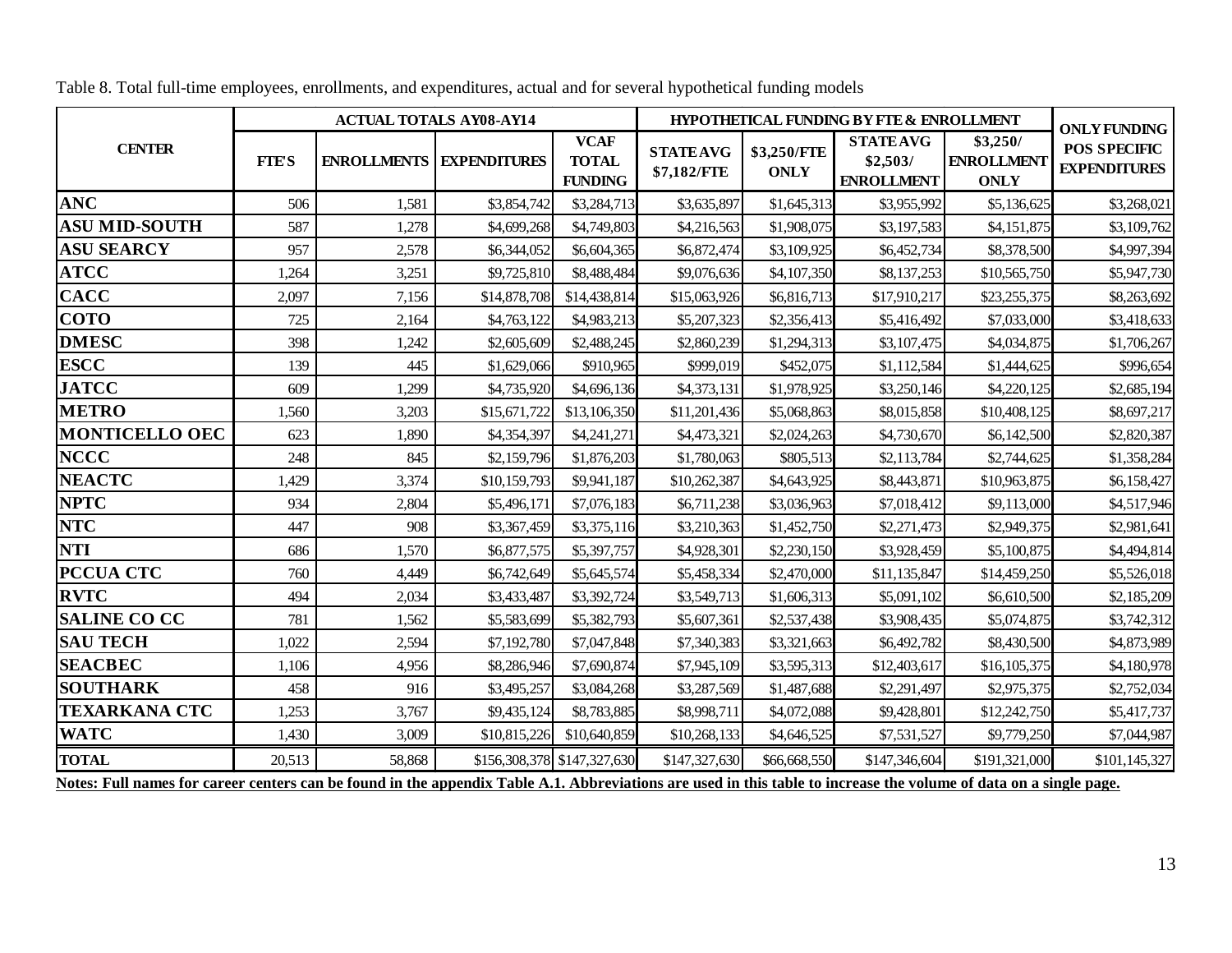Over the course of this study, given the current funding model and practices being used, of the 24 centers examined 5 have a surplus of funds from the VCAF above their total expenditures and 19 have negative balances. If the state were to fund based on the state average funding of \$7,182 per FTE which would keep funding at the current level of ~\$20.1 million per year, 10 centers would have a surplus of funds and 14 would have a negative balance. If the state were to fund at only \$3,250 per FTE, all 24 centers would have a negative balance and would reduce the amount of funding provided by ACE to secondary centers from \$147.3 million to \$66.7 million, making funding drop from approximately \$20.1 million per year to \$9.5 million per year.

If one were to base funding on the number of students enrolled, rather than the FTEs generated when funding using the state average funding per enrollment of \$2,503, 10 centers would have a surplus of funds while 14 would have a negative balance and would require no change in the funding amount. However, if funding were based on \$3,250 per enrollment 15 centers would have a surplus of funds while 9 would still be in the negative, and it would require an increase in funding of \$6.3 million per year above the current \$20.1 million to a total of \$26.4 million a year from the General Assembly.

However, if only expenditures allowable by policy that are directly linked to a program of study were funded by ACE, all 24 of the centers would have a negative balance when examining their expenditures. This is due to the fact that over \$46.2 million of the funds provided from the VCAF to secondary area career centers were spent on non-program of study related costs. If these non-program of study specific expenditures were excluded, it would result in either a surplus of \$6.6 million per year in VCAF funds, or allow the General Assembly to reduce its appropriation for the VCAF from \$20.1 million per year to \$14.5 million per year.

Of course, these are not the only changes in funding options that should be considered. There are multiple techniques that could take into consideration an economy of scale model that would be based on the number of students being served compared to the cost of the overall program. This would allow smaller centers to offer the more advanced, more costly programs. Or instead of basing it on the number of students in a more costly program, provide a base level of funding that is needed to establish a program and then provide additional funding on a per student or per FTE basis similar to the current model.

A possibly more equitable method of funding to help encourage centers or satellite campuses that are based on a specific high school campus to bring students from the districts they are serving to the center would be to provide a set level of funding for those students that are native students to that district, and higher level of funding to be given for those students that they recruit from the schools they are supposed to be servicing. This is because a center has less costs to incur from a student on their own campus than ones they have to deal with transportation from their home districts to the center, as well as other costs. To get in depth into these funding options would require more data and is beyond the current scope of this study, but would most likely produce fruitful results.

# **Synthesis of What's Being Done in Other States**:

Finally, this study reports on state survey data from state-level CTE directors. Though this survey data is coarse, it does reveal important dimensions of how secondary area career centers are funded, as well as how changes in funding might be realized in Arkansas in the future. Of the 50 state CTE directors that were contacted 23 responded. Among the 23 respondents are 7 states in the southeast region also occupied by Arkansas. In addition to being regionally proximate, these seven states are also similar in economic structure and policy (on other dimensions of public policy). The survey itself is included in an appendix to this report.

Survey responses clearly indicated that spending on CTE in the states that responded comes primarily from the following sources, in order of relative volume: K-12 general funds, federal Perkins dollars, and state funds specific for CTE. In addition, allocations of funds to secondary area career centers are based on a variety of factors. However, in the sample of respondents there was no evidence that funding was tied to any student-level accountability outcomes, including employment, enrollment in higher education, or other forms of workforce training post high school.

Across the 21 respondents who provided responses about funding, most responses were similar. Most respondents indicated that funding is directly proportional to student enrollment levels, and only four indicated that this was not the case (HI, ID, IN, and ND). Similarly, only 10 of the 21 respondents indicated having to be fiscally accountable to a centralized state agency (like a Department of Education or Department of Career Education), whereas the other six did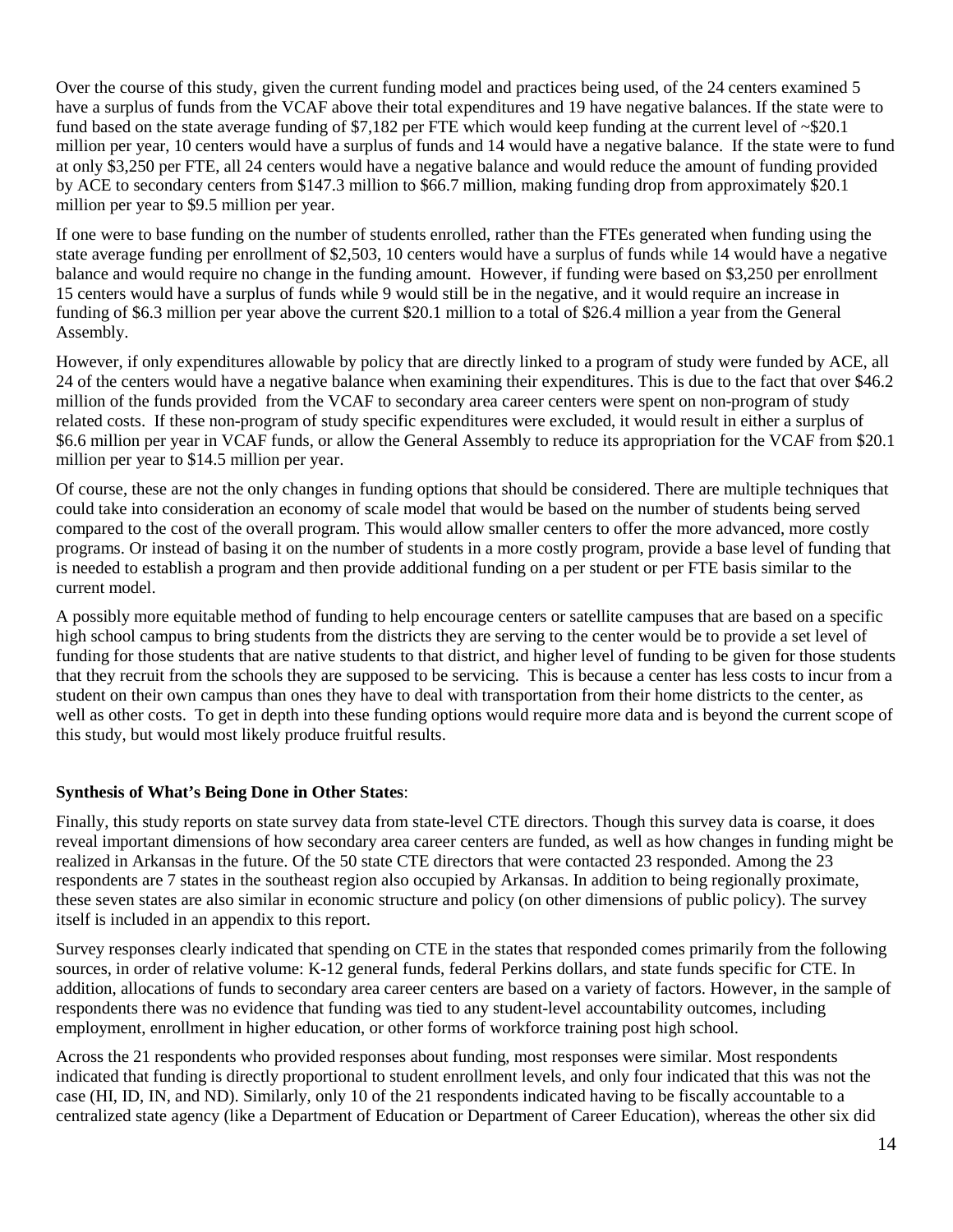not indicate such an accountability structure. Importantly, there is substantial overlap between states with limited centralized accountability and a lack of relationship between funding and enrollment. Governance and policy autonomy also appear linked to funding structures, with all but 6 states indicating that changes in governance practices require changes in state legislation.

In the few instances of states that reported having secondary area career centers, respondents indicated that support from the sending school of a student is an important factor in determining whether students enroll in a secondary area career center. In addition, Colorado serves as an interesting case in this data. In Colorado, funding is based on a reimbursement model during the fiscal year in which a student is enrolled in a center. This structure contrasts with Arkansas where a sending school is reimbursed one year based on the prior year's volume of participation in a secondary center. This difference in reimbursement is notable in part because secondary area career centers receive higher per pupil allocations, meaning that sending districts are losing a larger share of money than is typically spent in their own setting, with the exception of students of secondary centers that are located on high school campuses. Also notable in Colorado is that an economy of scale approach is used. Specifically, smaller programs (fewer FTE) receive higher funding per FTE to account for differences in fixed costs to offering programs as well as to ensure safety and meet academic and industry standards.

#### **Conclusion and Recommendations**:

Overall, the analysis conducted for this report suggests several conclusions and recommendations. First, despite producing outcomes for students that are comparable to what has been found for students in CTE programs in traditional high schools, funding to secondary area career centers appears disproportionate to their relative share of CTE FTEs generated, enrollees, concentrators, and completers. While centers require, in some instances at least, greater overhead costs to maintain, the relative share of funding per program of study and center is well in excess of what is provided, in aggregate, to traditional high schools that offer similar if not the same exact programs.

Second, it is clear that program availability at centers, or relative volume of concentrators in those centers, are not completely aligned with larger policy aims regarding high growth industry and college enrollment. While this report does not compare enrollment patterns to labor market statistics in depth, the relative allocation of students in programs is not entirely in line with the stated policy goals of the Education, Career Education, and Workforce Services departments in Arkansas.

Third, given the inconsistency of the data quality, as well as how and what data was reported by centers, a more in-depth analysis of expenditures should be considered in the future. This recommendation is due to the fact that some centers report internships and tuition with their respective programs of study while others reported them as their own category of expenditures. Additionally, it was found that some secondary centers were paying instructor salaries for non-secondary area career center related activities. These discrepancies suggest that more analysis, done prospectively, could be informative with respect to funding centers.

Fourth, an accountability system that is easily understood and used is necessary to ensure all students are being trained in a manner that meets industry and academic standards for career and/or college readiness. Such an accountability system would follow the already established requirements of the Perkins Act and WIOA so as to enable continuity to the accountability surrounding workforce education and development. It would include student academic outcomes such as the programs of study they completed, high school graduation, college enrollment, or other forms of postsecondary training. It would also need to include a variety of workforce outcomes such as employment, earnings, maintaining employment, or entered military service or apprenticeship programs.

Fifth, a reexamination and possible redesign of how CTE is delivered in the state, not only through secondary area career centers, but traditional high schools is possibly needed as well. There are multiple things that can happen that would streamline the current system to maximize use of current resources and increase outcomes for all involved. Things to consider in this process include (but may not be limited to):

- 1. Reduce the number of programs of study offered by getting rid of duplicative programs that at the core are the same but only different in name
- 2. Reduce or increase the number of programs of study that are offered in an area based on industry input and through in-depth sound analysis of the economic environment in the immediate and surrounding area.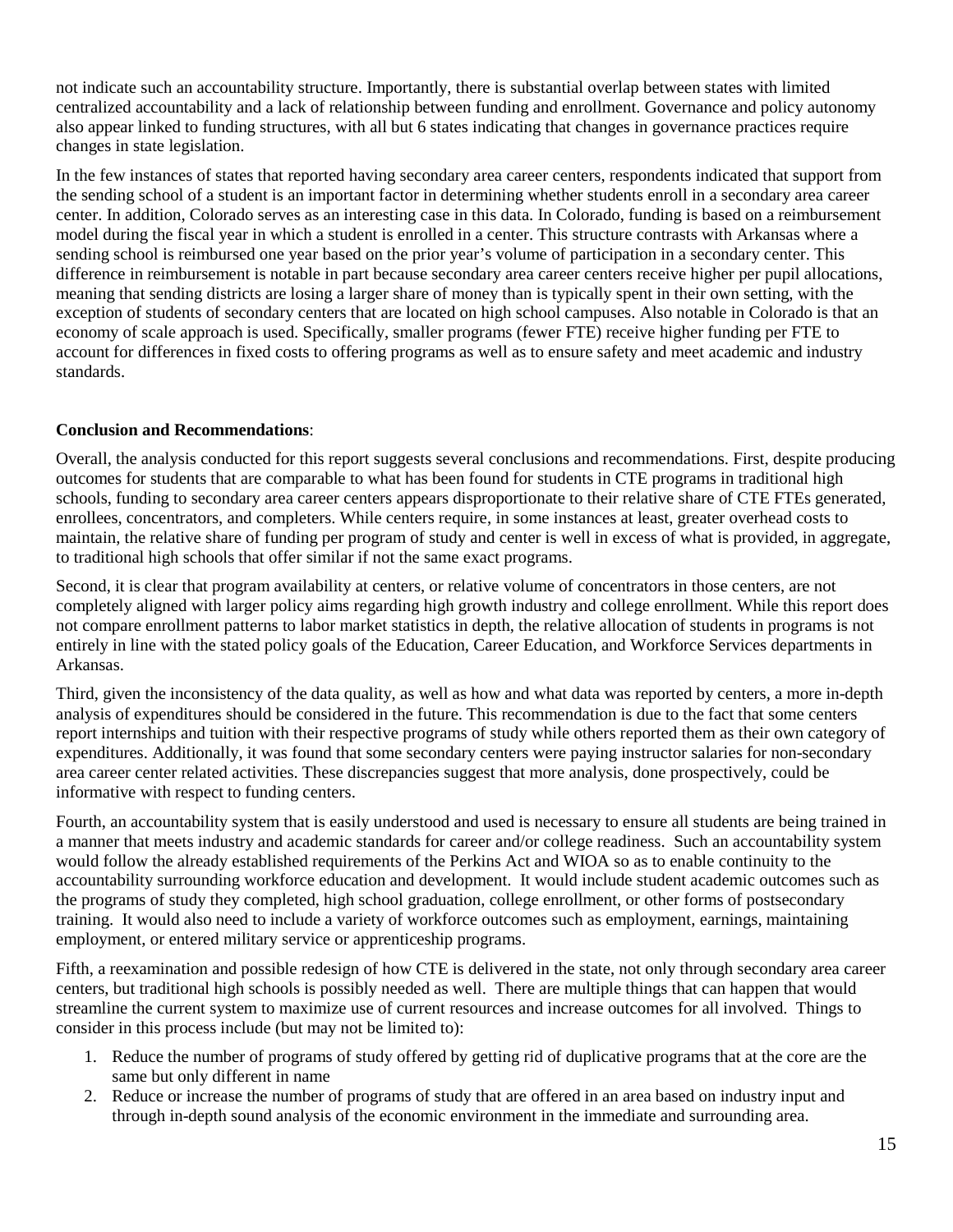3. Consider a model that would provide more economic and industry aligned programs of study on local high school campuses that would be a joint effort with the local postsecondary institutions, particularly for the more costly programs, so that students can take the introductory level courses that require less expensive equipment costs on their home campus and then in their junior or senior years of high school enroll at the local community college and complete the last year or two of both CTE and academic credit on a community college campus. This would ensure that students left high school with one, if not multiple industry recognized and academically recognized credentials.

Sixth, establish a curriculum development and revision process that requires secondary instructors, postsecondary instructors, adult education instructors, and industry trainers to come together to develop a standardized statewide aligned curriculum that spans K-12, adult education, postsecondary, and industry training standards that ensures articulation of credit to any community college in the state that provides their program of study. There by reducing the cost of postsecondary training on the student and expedites the creation of credentials and workers needed for the workforce development and economic advancement of the state.

Finally, there are a number of policies and procedures that should be updated to provide clearer direction on center operation and responsibilities, accounting processes, and data collection. For instance, it will be important to establish and enforce standard operating procedures for program accounting, to ensure funds are being handled appropriately. In addition, it will be important to establish and enforce related procedures for program approval and funding. Such procedures can reinforce a clear understanding between the division of the agency that approves programs of study to be offered in a center, and the division that is responsible for providing the funding for the new programs. An analogous process should also be updated to account for programs that are discontinued.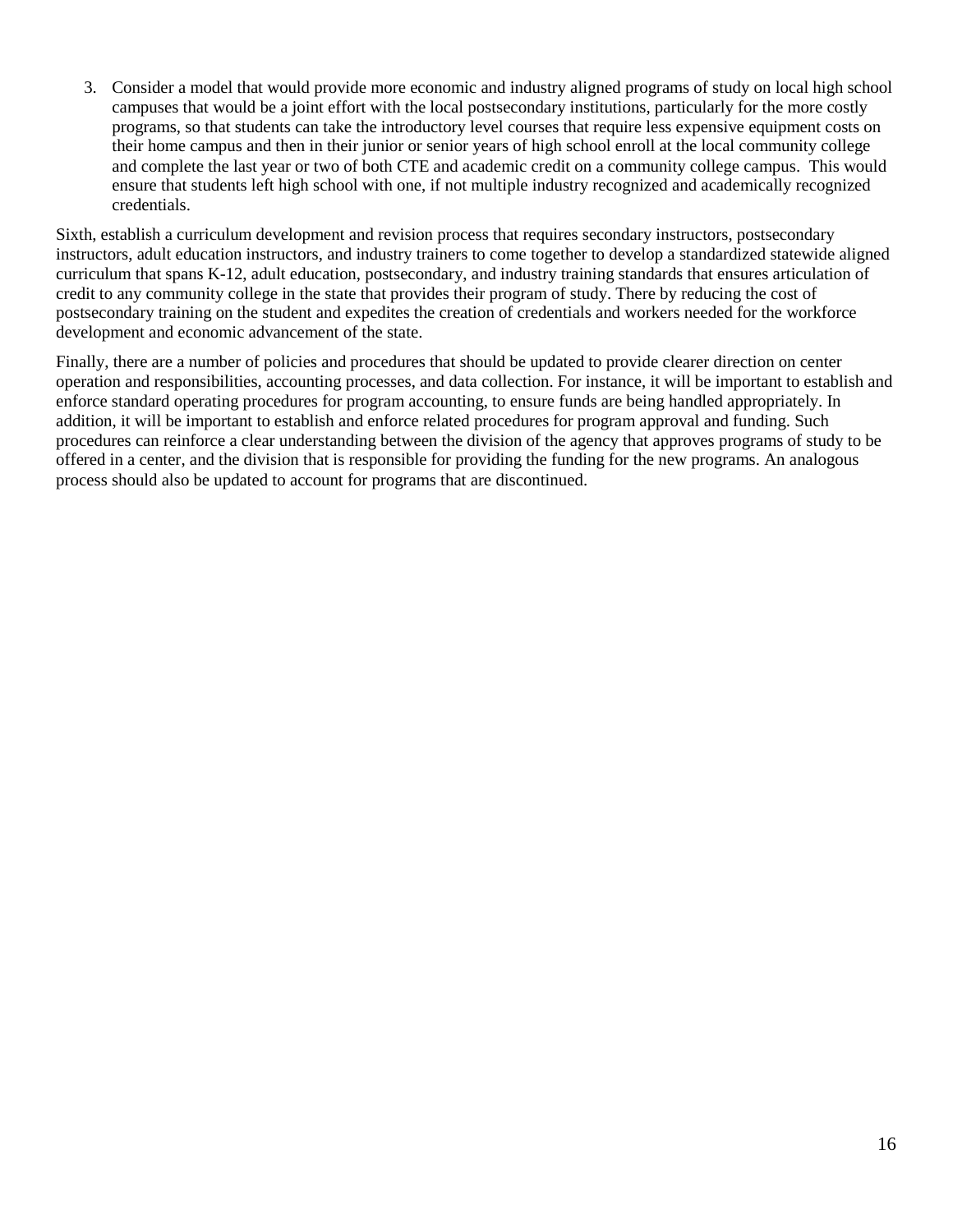# **Appendix** A:Figures



Figure A.1. Total number of Programs at Secondary area career centers by Academic Year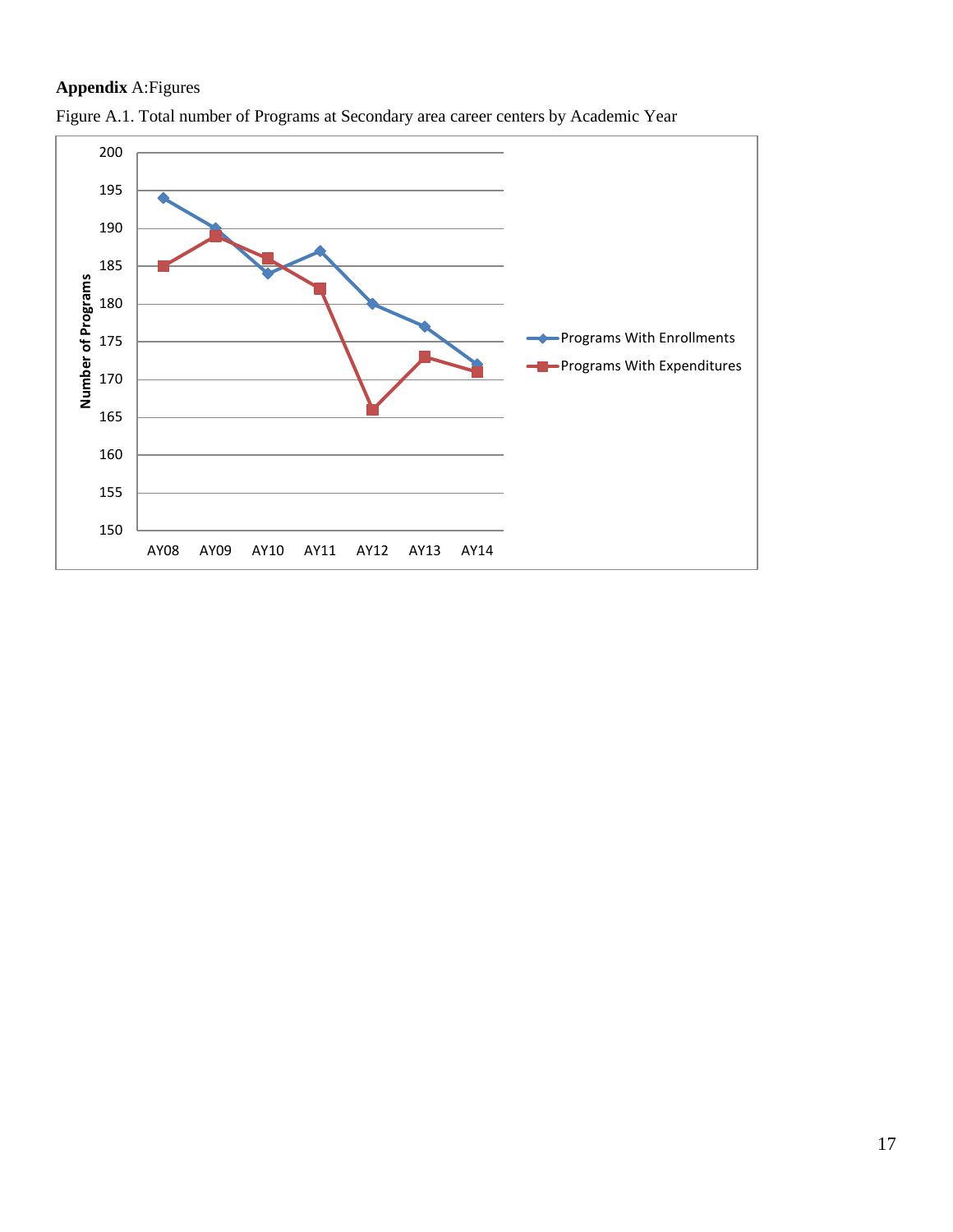# **Appendix B:** Tables

Table A.1. Full names and abbreviations for secondary area career centers in Arkansas.

| <b>Center</b>                                               | <b>Abbreviation</b>  |  |  |
|-------------------------------------------------------------|----------------------|--|--|
| Arkansas Northeastern College Technical Center              | <b>ANC</b>           |  |  |
| <b>ASU Mid-South Technical Center</b>                       | <b>ASU Mid-South</b> |  |  |
| <b>ASU Searcy Regional Career Center</b>                    | <b>ASU</b> Searcy    |  |  |
| <b>ATU Career Center</b>                                    | <b>ATCC</b>          |  |  |
| Conway Area Career Center                                   | <b>CACC</b>          |  |  |
| DeQueen-Mena Cooperative Technical Education Center         | <b>DMESC</b>         |  |  |
| <b>EastArk Secondary Career Center</b>                      | <b>ESCC</b>          |  |  |
| Jefferson Area Technical Career Center                      | <b>JATCC</b>         |  |  |
| Metropolitan Career and Technical Center                    | Metro                |  |  |
| Monticello Occupational Education Center                    | Monticello OEC       |  |  |
| National Park Technology Center                             | <b>NPTC</b>          |  |  |
| North Central Career Center                                 | <b>NCCC</b>          |  |  |
| NorthArk Technical Center                                   | <b>NTC</b>           |  |  |
| Northeast Arkansas Career & Technical Center                | <b>NEACTC</b>        |  |  |
| Northwest Technical Institute Secondary Career Center       | <b>NTI</b>           |  |  |
| <b>Ouachita Career Center</b>                               | <b>COTO</b>          |  |  |
| Phillips Community College Career and Technical Center      | PCCUA CTC            |  |  |
| <b>River Valley Technical Center</b>                        | <b>RVTC</b>          |  |  |
| <b>Saline County Career Center</b>                          | Saline Co CC         |  |  |
| <b>SAU Tech Career Academy</b>                              | <b>SAU Tech</b>      |  |  |
| South Arkansas Community College Secondary Technical Center | SouthArk             |  |  |
| Southeast Arkansas Community Based Education Center         | <b>SEACBEC</b>       |  |  |
| Texarkana Arkansas Career & Technological Center            | Texarkana CTC        |  |  |
| <b>Western Arkansas Technical Center</b>                    | <b>WATC</b>          |  |  |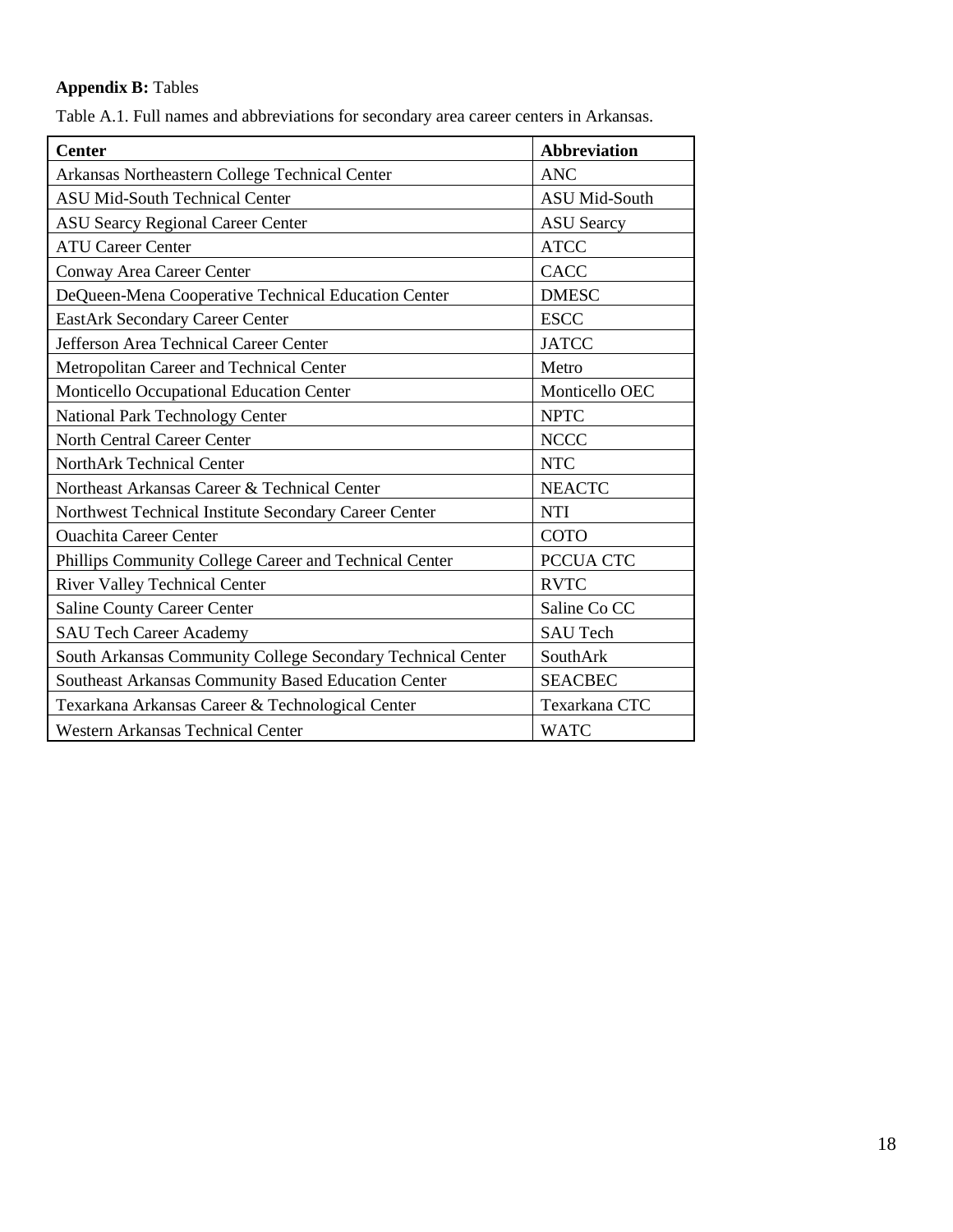Table A.2. Programs of study across time with average full-time equivalents and total and average expenditures across the study period.

|                                      | # of<br><b>Centers</b><br>with            |              | <b>FTEs Generated AY08-</b><br>AY14 | POS Expenditures AY08-AY14 |              |
|--------------------------------------|-------------------------------------------|--------------|-------------------------------------|----------------------------|--------------|
| <b>POS</b>                           | <b>POS</b><br><b>AY08-</b><br><b>AY14</b> | <b>Total</b> | Average/Yr                          | <b>Total</b>               | Average/Yr   |
| <b>ADVANCED MANUFACTURING</b>        | 5                                         | 194.4        | 27.8                                | \$1,961,046                | \$280,149    |
| <b>ADVERTISING DESIGN</b>            | $\overline{4}$                            | 455.5        | 65.1                                | \$1,825,197                | \$260,742    |
| <b>AGRICULTURAL BUSINESS</b>         |                                           | 27.3         | 4.5                                 | \$366,339                  | \$52,334     |
| <b>AUDIO, VIDEO, TECH &amp; FILM</b> | 6                                         | 392.2        | 56.0                                | \$1,985,182                | \$283,597    |
| <b>AUTO COLLISION REPAIR</b>         | 11                                        | 1116.3       | 159.5                               | \$5,610,050                | \$801,436    |
| <b>AUTO SERVICE TECHNOLOGY</b>       | 17                                        | 1720.7       | 245.8                               | \$8,717,337                | \$1,245,334  |
| <b>AVIATION TECHNOLOGY</b>           | 3                                         | 77.1         | 11.0                                | \$624,809                  | \$89,258     |
| <b>BANKING</b>                       | $\overline{2}$                            | 92.9         | 13.3                                | \$561,240                  | \$80,177     |
| <b>BUSINESS</b>                      | 3                                         | 215.2        | 30.7                                | \$1,076,183                | \$153,740    |
| <b>CASHIER/CHECKER</b>               |                                           | 49.2         | 7.0                                 | \$377,081                  | \$53,869     |
| <b>COMPUTER ENGINEERING</b>          | 15                                        | 1005.1       | 143.6                               | \$5,606,063                | \$800,866    |
| <b>CONSTRUCTION TECHNOLOGY</b>       | 12                                        | 649.3        | 92.8                                | \$3,808,750                | \$544,107    |
| <b>COSMETOLOGY</b>                   | 14                                        | 2166.2       | 309.5                               | \$8,980,373                | \$1,282,910  |
| <b>CRIMINAL JUSTICE</b>              | 13                                        | 1298.0       | 185.4                               | \$5,208,616                | \$744,088    |
| <b>CULINARY ARTS</b>                 | $\overline{4}$                            | 386.3        | 55.2                                | \$1,551,020                | \$221,574    |
| <b>DATA DESIGN</b>                   | 1                                         | 3.8          | 1.3                                 | \$46,467                   | \$11,617     |
| <b>DIESEL TECHNOLOGY</b>             | $\overline{2}$                            | 116.8        | 16.7                                | \$812,822                  | \$116,117    |
| DIGITAL COMMUNICATIONS               | $\overline{2}$                            | 157.1        | 22.4                                | \$347,679                  | \$49,668     |
| <b>DRAFTING &amp; DESIGN</b>         | 11                                        | 662.4        | 94.6                                | \$3,689,863                | \$527,123    |
| <b>EAST</b>                          | 1                                         | 108.3        | 15.5                                | \$380,928                  | \$54,418     |
| <b>EDUCATION &amp; TRAINING</b>      | 3                                         | 202.7        | 29.0                                | \$989,934                  | \$141,419    |
| <b>ELECTRONICS</b>                   | 1                                         | 56.8         | 8.1                                 | \$532,825                  | \$76,118     |
| FOOD PRODUCTION, MAN. & SERV.        | 3                                         | 107.9        | 15.4                                | \$655,130                  | \$93,590     |
| <b>FURNITURE MANUFACTURING</b>       |                                           | 38.0         | 5.4                                 | \$402,521                  | \$67,087     |
| <b>GRAPHIC COMMUNICATIONS</b>        | 3                                         | 267.9        | 38.3                                | \$4,053,602                | \$579,086    |
| <b>HOSPITALITY</b>                   | $\overline{2}$                            | 104.7        | 15.0                                | \$655,913                  | \$93,702     |
| <b>HVAC</b>                          | $\overline{2}$                            | 43.0         | 6.1                                 | \$272,583                  | \$38,940     |
| <b>INDUSTRIAL EQUIPMENT MAINT</b>    | 5                                         | 196.2        | 28.0                                | \$1,233,270                | \$176,181    |
| <b>INTERNSHIP</b>                    | 5                                         | 420.8        | 60.1                                | \$1,655,456                | \$236,494    |
| <b>MACHINE TOOL TECHNOLOGY</b>       | 6                                         | 342.9        | 49.0                                | \$1,820,688                | \$260,098    |
| <b>MAJOR APPLIANCE REPAIR</b>        |                                           | 38.9         | 13.0                                | \$202,289                  | \$67,430     |
| <b>MANAGEMENT</b>                    |                                           | 20.5         | 5.1                                 | \$169,707                  | \$56,569     |
| <b>MEDICAL PROFESSIONS</b>           | 23                                        | 5355.1       | 765.0                               | \$20,514,235               | \$2,930,605  |
| PETROLEUM TECHNOLOGY                 | $\overline{2}$                            | 16.7         | 2.4                                 | \$239,303                  | \$34,186     |
| PLANT SYSTEMS-HORTICULTURE           | $\overline{4}$                            | 201.6        | 28.8                                | \$1,170,156                | \$167,165    |
| POWER EQUIPMENT TECHNOLOGY           | $\overline{\mathcal{L}}$                  | 226.1        | 32.3                                | \$1,325,600                | \$189,371    |
| PRE-ENGINEERING                      | 6                                         | 75.9         | 10.8                                | \$536,526                  | \$76,647     |
| <b>RENEWABLE ENERGY</b>              | 3                                         | 31.9         | 4.6                                 | \$725,156                  | \$103,594    |
| <b>WAREHOUSE &amp; DISTRIBUTION</b>  |                                           | 0.0          | 0.0                                 | \$242,957                  | \$121,479    |
| <b>WEB DESIGN</b>                    | $\overline{2}$                            | 79.4         | 11.3                                | \$237,081                  | \$33,869     |
| <b>WELDING</b>                       | 18                                        | 1793.3       | 256.2                               | \$10,028,233               | \$1,432,605  |
| <b>Total</b>                         |                                           | 20513.4      | 2941.5                              | \$101,200,210              | \$14,629,362 |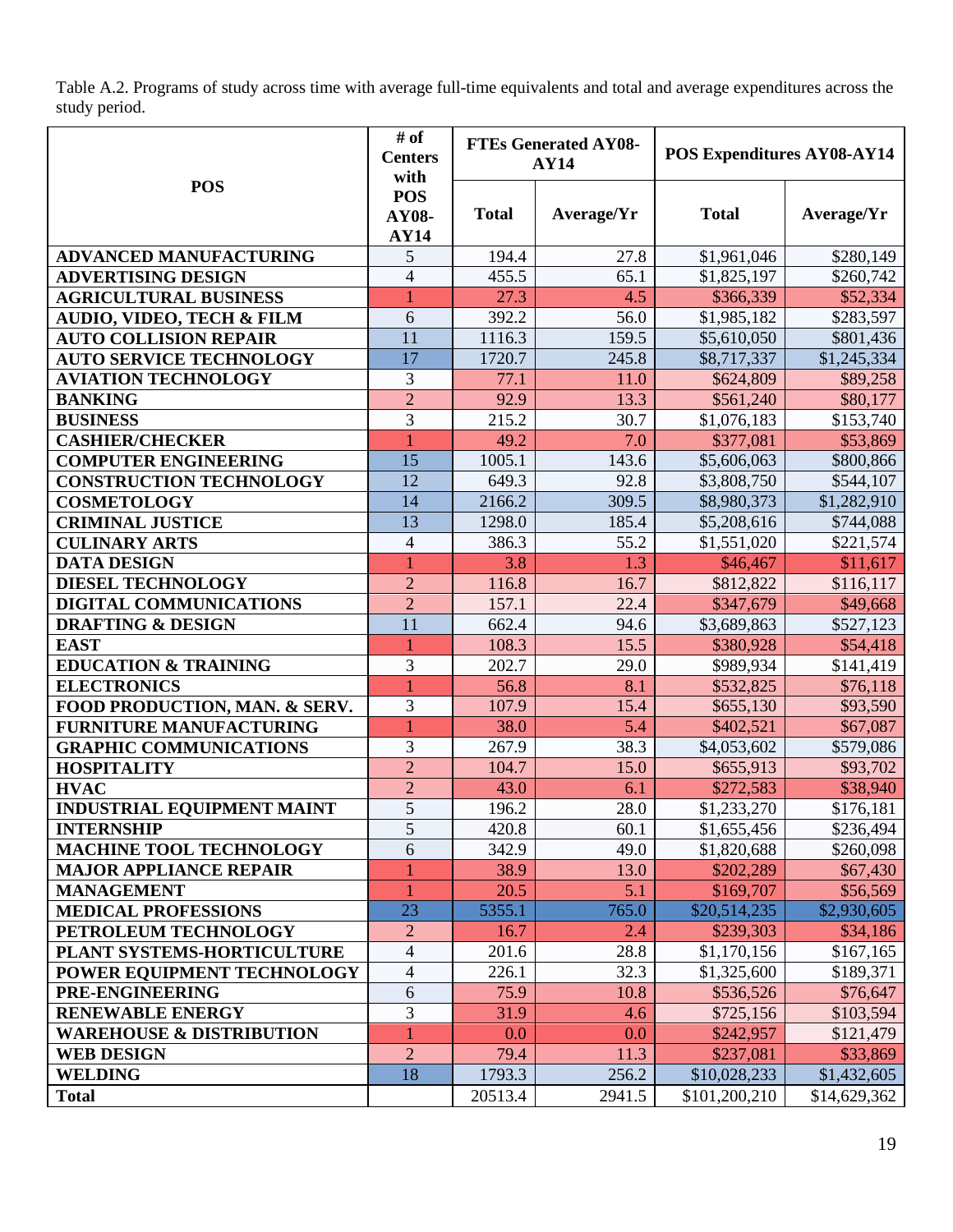Table A.3. Programs of study across time with average full-time equivalents and expenditure range across the study period.

|                                      | # of<br><b>Centers</b><br>with            |              | <b>FTEs Generated AY08-</b><br><b>AY14</b> | <b>Average Expenditures Per FTE</b><br><b>AY08-AY14</b> |          |          |  |
|--------------------------------------|-------------------------------------------|--------------|--------------------------------------------|---------------------------------------------------------|----------|----------|--|
| <b>POS</b>                           | <b>POS</b><br><b>AY08-</b><br><b>AY14</b> | <b>Total</b> | Average/Yr                                 | Overall                                                 | Low      | High     |  |
| <b>ADVANCED MANUFACTURING</b>        | 5                                         | 194.4        | 27.8                                       | \$10,088                                                | \$6,607  | \$19,538 |  |
| <b>ADVERTISING DESIGN</b>            | $\overline{4}$                            | 455.5        | 65.1                                       | \$4,007                                                 | \$3,312  | \$4,701  |  |
| <b>AGRICULTURAL BUSINESS</b>         | 1                                         | 27.3         | 4.5                                        | \$13,444                                                |          |          |  |
| <b>AUDIO, VIDEO, TECH &amp; FILM</b> | 6                                         | 392.2        | 56.0                                       | \$5,062                                                 | \$3,278  | \$9,320  |  |
| <b>AUTO COLLISION REPAIR</b>         | 11                                        | 1116.3       | 159.5                                      | \$5,026                                                 | \$3,246  | \$10,519 |  |
| <b>AUTO SERVICE TECHNOLOGY</b>       | 17                                        | 1720.7       | 245.8                                      | \$5,066                                                 | \$475    | \$9,905  |  |
| <b>AVIATION TECHNOLOGY</b>           | 3                                         | 77.1         | 11.0                                       | \$8,104                                                 | \$632    | \$29,054 |  |
| <b>BANKING</b>                       | $\overline{2}$                            | 92.9         | 13.3                                       | \$6,045                                                 | \$5,743  | \$6,119  |  |
| <b>BUSINESS</b>                      | 3                                         | 215.2        | 30.7                                       | \$5,002                                                 | \$1,981  | \$7,416  |  |
| <b>CASHIER/CHECKER</b>               |                                           | 49.2         | 7.0                                        | \$7,664                                                 |          |          |  |
| <b>COMPUTER ENGINEERING</b>          | 15                                        | 1005.1       | 143.6                                      | \$5,578                                                 | \$2,053  | \$13,007 |  |
| <b>CONSTRUCTION TECHNOLOGY</b>       | 12                                        | 649.3        | 92.8                                       | \$5,866                                                 | \$3,384  | \$31,942 |  |
| <b>COSMETOLOGY</b>                   | 14                                        | 2166.2       | 309.5                                      | \$4,146                                                 | \$2,419  | \$9,251  |  |
| <b>CRIMINAL JUSTICE</b>              | 13                                        | 1298.0       | 185.4                                      | \$4,013                                                 | \$2,427  | \$7,000  |  |
| <b>CULINARY ARTS</b>                 | $\overline{4}$                            | 386.3        | 55.2                                       | \$4,015                                                 | \$2,847  | \$6,610  |  |
| <b>DATA DESIGN</b>                   | 1                                         | 3.8          | 1.3                                        | \$12,228                                                |          |          |  |
| <b>DIESEL TECHNOLOGY</b>             | $\overline{2}$                            | 116.8        | 16.7                                       | \$6,959                                                 | \$5,491  | \$6,959  |  |
| DIGITAL COMMUNICATIONS               | $\overline{2}$                            | 157.1        | 22.4                                       | \$2,214                                                 | \$3,537  | \$1,685  |  |
| <b>DRAFTING &amp; DESIGN</b>         | 11                                        | 662.4        | 94.6                                       | \$5,570                                                 | \$2,481  | \$9,392  |  |
| <b>EAST</b>                          | $\mathbf{1}$                              | 108.3        | 15.5                                       | \$3,519                                                 |          |          |  |
| <b>EDUCATION &amp; TRAINING</b>      | 3                                         | 202.7        | 29.0                                       | \$4,884                                                 | \$3,336  | \$35,565 |  |
| <b>ELECTRONICS</b>                   | 1                                         | 56.8         | 8.1                                        | \$9,389                                                 |          |          |  |
| FOOD PRODUCTION, MAN. & SERV.        | 3                                         | 107.9        | 15.4                                       | \$6,072                                                 | \$2,884  | \$9,162  |  |
| FURNITURE MANUFACTURING              | 1                                         | 38.0         | 5.4                                        | \$10,593                                                |          |          |  |
| <b>GRAPHIC COMMUNICATIONS</b>        | 3                                         | 267.9        | 38.3                                       | \$15,131                                                | \$9,176  | \$35,532 |  |
| <b>HOSPITALITY</b>                   | $\overline{2}$                            | 104.7        | 15.0                                       | \$6,268                                                 | \$3,989  | \$12,662 |  |
| <b>HVAC</b>                          | $\overline{2}$                            | 43.0         | 6.1                                        | \$6,347                                                 | \$4,457  | \$6,595  |  |
| <b>INDUSTRIAL EQUIPMENT MAINT</b>    | $\overline{5}$                            | 196.2        | 28.0                                       | \$6,287                                                 | \$4,778  | \$8,261  |  |
| <b>INTERNSHIP</b>                    | 5                                         | 420.8        | 60.1                                       | \$3,935                                                 | \$2,230  | \$7,085  |  |
| <b>MACHINE TOOL TECHNOLOGY</b>       | 6                                         | 342.9        | 49.0                                       | \$5,310                                                 | \$3,875  | \$8,212  |  |
| <b>MAJOR APPLIANCE REPAIR</b>        | 1                                         | 38.9         | 13.0                                       | \$5,200                                                 |          |          |  |
| <b>MANAGEMENT</b>                    | $\mathbf{1}$                              | 20.5         | 5.1                                        | \$8,299                                                 |          |          |  |
| <b>MEDICAL PROFESSIONS</b>           | 23                                        | 5355.1       | 765.0                                      | \$3,831                                                 | \$2,290  | \$7,426  |  |
| PETROLEUM TECHNOLOGY                 | $\overline{2}$                            | 16.7         | 2.4                                        | \$14,373                                                | \$13,184 | \$16,455 |  |
| PLANT SYSTEMS-HORTICULTURE           | 4                                         | 201.6        | 28.8                                       | \$5,804                                                 | \$371    | \$11,839 |  |
| POWER EQUIPMENT TECHNOLOGY           | 4                                         | 226.1        | 32.3                                       | \$5,864                                                 | \$4,413  | \$11,535 |  |
| PRE-ENGINEERING                      | 6                                         | 75.9         | 10.8                                       | \$7,069                                                 | \$0      | \$43,016 |  |
| <b>RENEWABLE ENERGY</b>              | 3                                         | 31.9         | 4.6                                        | \$22,732                                                | \$16,388 | \$75,556 |  |
| <b>WAREHOUSE &amp; DISTRIBUTION</b>  | 1                                         | 0.0          | 0.0                                        |                                                         |          |          |  |
| <b>WEB DESIGN</b>                    | $\overline{2}$                            | 79.4         | 11.3                                       | \$2,988                                                 | \$2,652  | \$5,299  |  |
| <b>WELDING</b>                       | 18                                        | 1793.3       | 256.2                                      | \$5,592                                                 | \$4,428  | \$11,172 |  |
| <b>Total</b>                         |                                           | 20513.4      | 2941.5                                     | \$4,933                                                 |          |          |  |